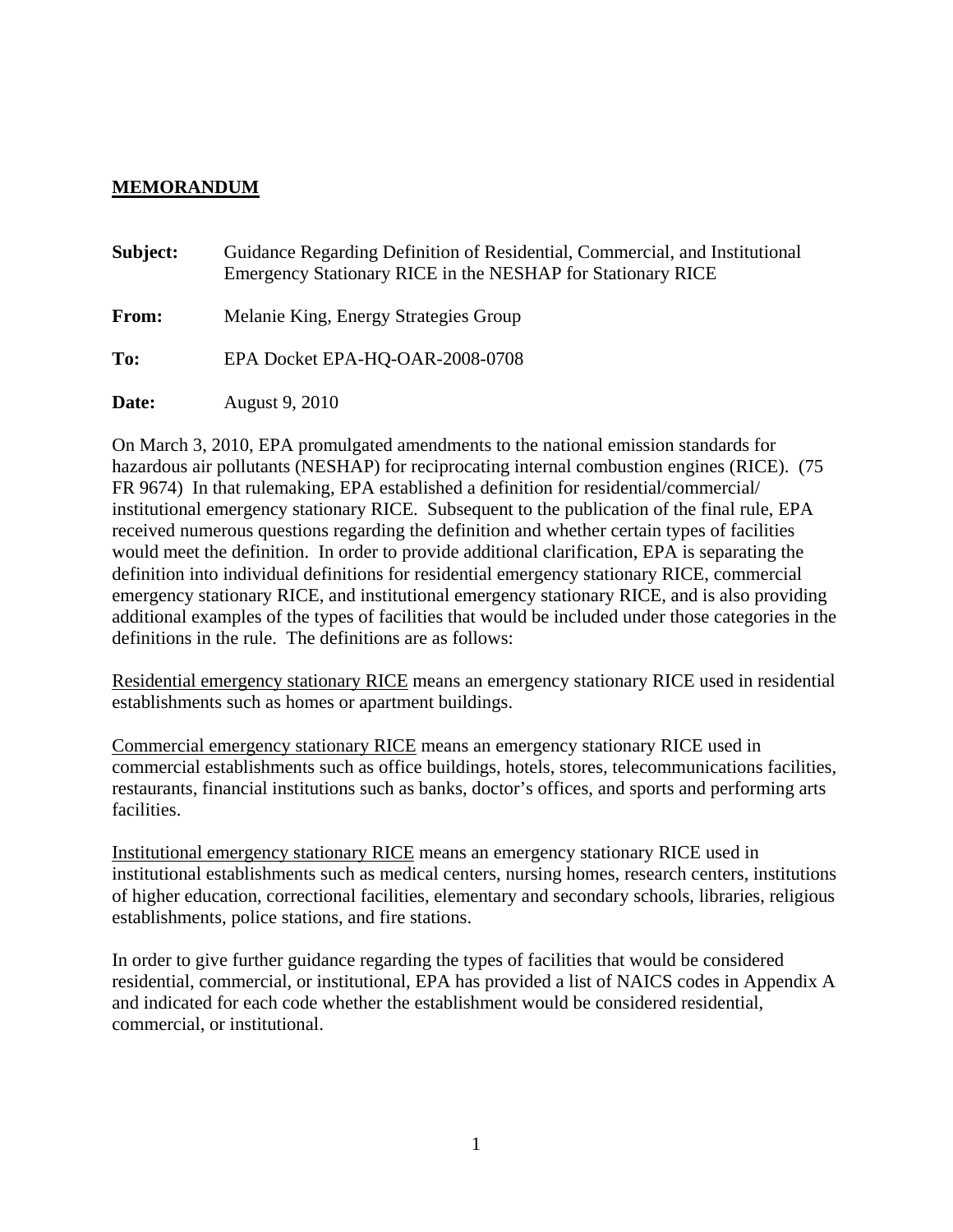## Appendix A

|            |                                                   | Residential/   |
|------------|---------------------------------------------------|----------------|
| 2007 NAICS |                                                   | Institutional/ |
| Code       | 2007 NAICS Title                                  | Commercial?    |
| 111110     | Soybean Farming                                   | <b>No</b>      |
| 111120     | Oilseed (except Soybean) Farming                  | <b>No</b>      |
| 111130     | Dry Pea and Bean Farming                          | No             |
| 111140     | <b>Wheat Farming</b>                              | <b>No</b>      |
| 111150     | Corn Farming                                      | No             |
| 111160     | <b>Rice Farming</b>                               | <b>No</b>      |
| 111191     | Oilseed and Grain Combination Farming             | <b>No</b>      |
| 111199     | All Other Grain Farming                           | <b>No</b>      |
| 111211     | Potato Farming                                    | No             |
| 111219     | Other Vegetable (except Potato) and Melon Farming | <b>No</b>      |
| 111310     | <b>Orange Groves</b>                              | <b>No</b>      |
| 111320     | Citrus (except Orange) Groves                     | No             |
| 111331     | Apple Orchards                                    | <b>No</b>      |
| 111332     | <b>Grape Vineyards</b>                            | No             |
| 111333     | <b>Strawberry Farming</b>                         | No             |
| 111334     | Berry (except Strawberry) Farming                 | No             |
| 111335     | <b>Tree Nut Farming</b>                           | <b>No</b>      |
| 111336     | Fruit and Tree Nut Combination Farming            | <b>No</b>      |
| 111339     | <b>Other Noncitrus Fruit Farming</b>              | <b>No</b>      |
| 111411     | <b>Mushroom Production</b>                        | <b>No</b>      |
| 111419     | Other Food Crops Grown Under Cover                | No             |
| 111421     | Nursery and Tree Production                       | No             |
| 111422     | <b>Floriculture Production</b>                    | <b>No</b>      |
| 111910     | <b>Tobacco Farming</b>                            | No             |
| 111920     | <b>Cotton Farming</b>                             | <b>No</b>      |
| 111930     | <b>Sugarcane Farming</b>                          | No             |
| 111940     | Hay Farming                                       | No             |
| 111991     | Sugar Beet Farming                                | No             |
| 111992     | <b>Peanut Farming</b>                             | No             |
| 111998     | All Other Miscellaneous Crop Farming              | No             |
| 112111     | Beef Cattle Ranching and Farming                  | No             |
| 112112     | <b>Cattle Feedlots</b>                            | No             |
| 112120     | Dairy Cattle and Milk Production                  | No             |
| 112130     | Dual-Purpose Cattle Ranching and Farming          | No             |
| 112210     | Hog and Pig Farming                               | No             |
| 112310     | <b>Chicken Egg Production</b>                     | No             |
| 112320     | Broilers and Other Meat Type Chicken Production   | No             |
| 112330     | <b>Turkey Production</b>                          | No             |
| 112340     | <b>Poultry Hatcheries</b>                         | No             |
| 112390     | <b>Other Poultry Production</b>                   | No             |
| 112410     | Sheep Farming                                     | No             |
| 112420     | <b>Goat Farming</b>                               | No             |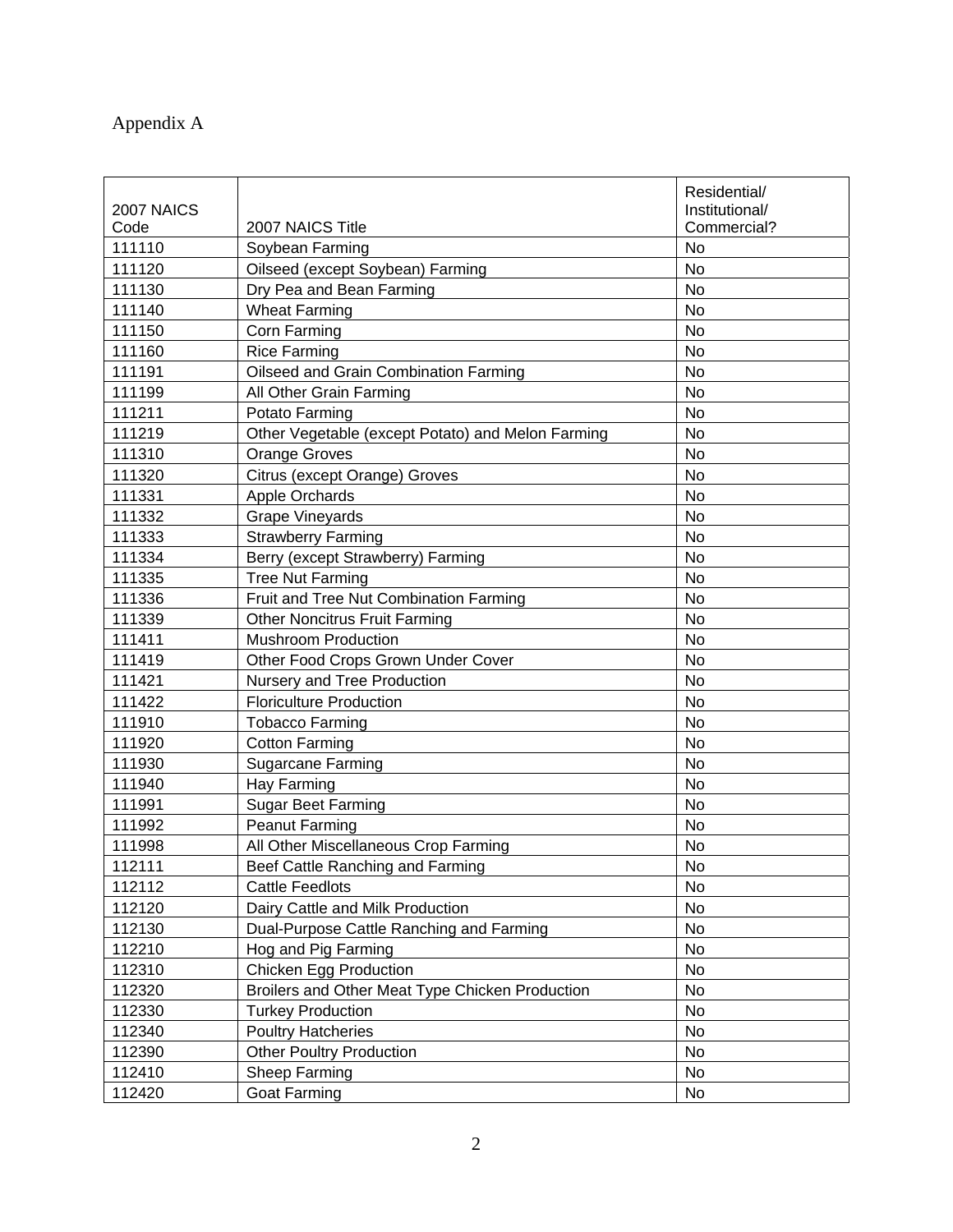|            |                                                     | Residential/   |
|------------|-----------------------------------------------------|----------------|
| 2007 NAICS |                                                     | Institutional/ |
| Code       | 2007 NAICS Title                                    | Commercial?    |
| 112511     | Finfish Farming and Fish Hatcheries                 | <b>No</b>      |
| 112512     | <b>Shellfish Farming</b>                            | <b>No</b>      |
| 112519     | Other Aquaculture                                   | <b>No</b>      |
| 112910     | Apiculture                                          | No             |
| 112920     | Horses and Other Equine Production                  | No             |
| 112930     | Fur-Bearing Animal and Rabbit Production            | No             |
| 112990     | All Other Animal Production                         | No             |
| 113110     | <b>Timber Tract Operations</b>                      | No             |
| 113210     | Forest Nurseries and Gathering of Forest Products   | No             |
| 113310     | Logging                                             | <b>No</b>      |
| 114111     | <b>Finfish Fishing</b>                              | No             |
| 114112     | <b>Shellfish Fishing</b>                            | <b>No</b>      |
| 114119     | <b>Other Marine Fishing</b>                         | No             |
| 114210     | Hunting and Trapping                                | <b>No</b>      |
| 115111     | <b>Cotton Ginning</b>                               | <b>No</b>      |
| 115112     | Soil Preparation, Planting, and Cultivating         | <b>No</b>      |
| 115113     | Crop Harvesting, Primarily by Machine               | No             |
| 115114     | Postharvest Crop Activities (except Cotton Ginning) | <b>No</b>      |
| 115115     | Farm Labor Contractors and Crew Leaders             | No             |
| 115116     | Farm Management Services                            | <b>No</b>      |
| 115210     | Support Activities for Animal Production            | <b>No</b>      |
| 115310     | <b>Support Activities for Forestry</b>              | <b>No</b>      |
| 211111     | <b>Crude Petroleum and Natural Gas Extraction</b>   | No             |
| 211112     | Natural Gas Liquid Extraction                       | No             |
| 212111     | <b>Bituminous Coal and Lignite Surface Mining</b>   | No             |
| 212112     | <b>Bituminous Coal Underground Mining</b>           | No             |
| 212113     | Anthracite Mining                                   | <b>No</b>      |
| 212210     | Iron Ore Mining                                     | <b>No</b>      |
| 212221     | Gold Ore Mining                                     | No             |
| 212222     | Silver Ore Mining                                   | No             |
| 212231     | Lead Ore and Zinc Ore Mining                        | <b>No</b>      |
| 212234     | Copper Ore and Nickel Ore Mining                    | No             |
| 212291     | Uranium-Radium-Vanadium Ore Mining                  | No             |
| 212299     | All Other Metal Ore Mining                          | No             |
| 212311     | Dimension Stone Mining and Quarrying                | No             |
| 212312     | Crushed and Broken Limestone Mining and Quarrying   | No             |
| 212313     | Crushed and Broken Granite Mining and Quarrying     | No             |
| 212319     | Other Crushed and Broken Stone Mining and Quarrying | No             |
| 212321     | <b>Construction Sand and Gravel Mining</b>          | No             |
| 212322     | <b>Industrial Sand Mining</b>                       | No             |
| 212324     | Kaolin and Ball Clay Mining                         | No             |
|            |                                                     | No             |
| 212325     | Clay and Ceramic and Refractory Minerals Mining     |                |
| 212391     | Potash, Soda, and Borate Mineral Mining             | No             |
| 212392     | <b>Phosphate Rock Mining</b>                        | No             |
| 212393     | Other Chemical and Fertilizer Mineral Mining        | No             |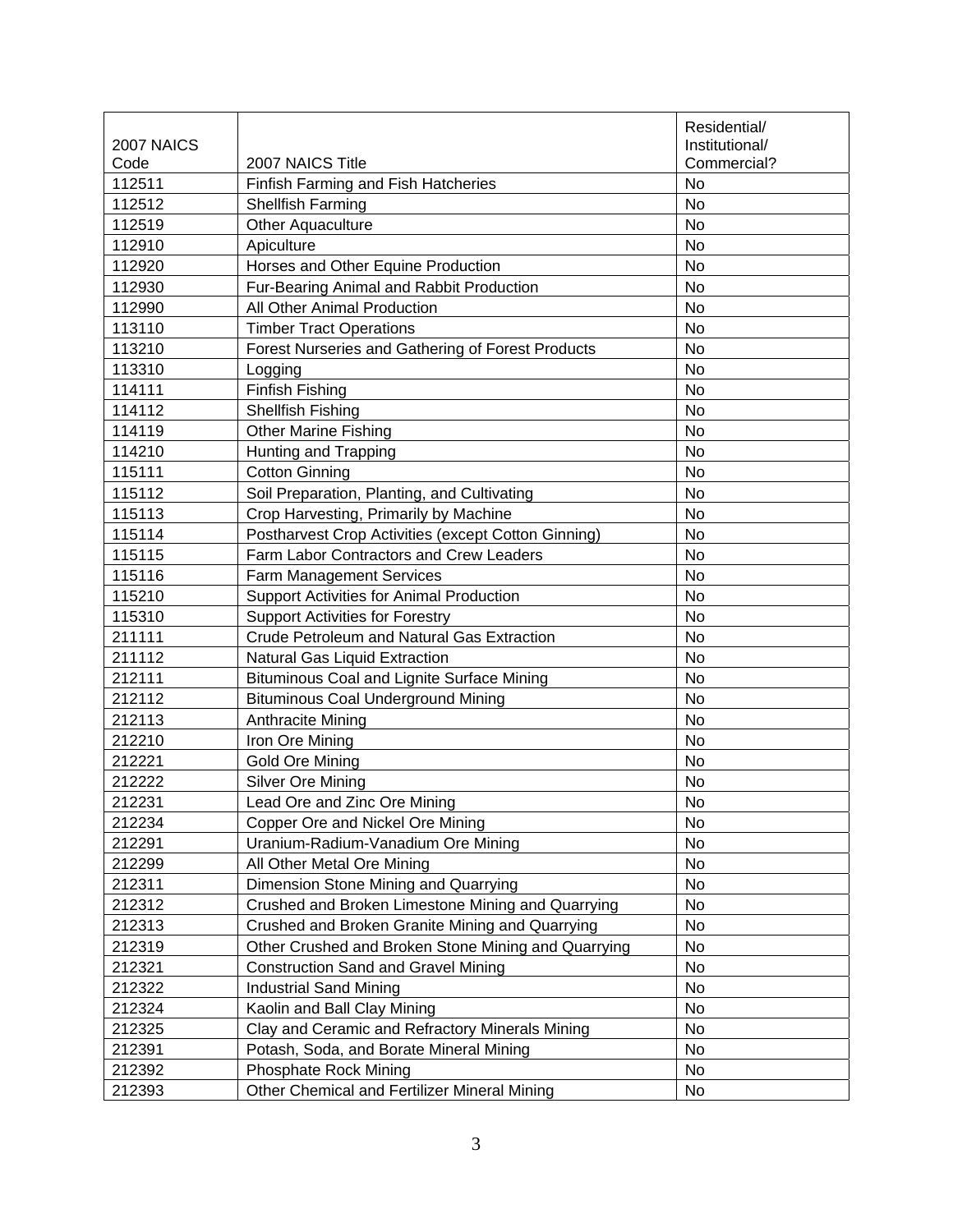|            |                                                                     | Residential/   |
|------------|---------------------------------------------------------------------|----------------|
| 2007 NAICS |                                                                     | Institutional/ |
| Code       | 2007 NAICS Title                                                    | Commercial?    |
| 212399     | All Other Nonmetallic Mineral Mining                                | No             |
| 213111     | Drilling Oil and Gas Wells                                          | No             |
| 213112     | Support Activities for Oil and Gas Operations                       | <b>No</b>      |
| 213113     | <b>Support Activities for Coal Mining</b>                           | No             |
| 213114     | <b>Support Activities for Metal Mining</b>                          | <b>No</b>      |
| 213115     | Support Activities for Nonmetallic Minerals (except Fuels)          | No             |
| 221111     | <b>Hydroelectric Power Generation</b>                               | No             |
| 221112     | <b>Fossil Fuel Electric Power Generation</b>                        | No             |
| 221113     | <b>Nuclear Electric Power Generation</b>                            | No             |
| 221119     | <b>Other Electric Power Generation</b>                              | No             |
| 221121     | <b>Electric Bulk Power Transmission and Control</b>                 | No             |
| 221122     | <b>Electric Power Distribution</b>                                  | No             |
| 221210     | <b>Natural Gas Distribution</b>                                     | No             |
| 221310     | Water Supply and Irrigation Systems                                 | No             |
| 221320     | <b>Sewage Treatment Facilities</b>                                  | No             |
| 221330     | Steam and Air-Conditioning Supply                                   | <b>No</b>      |
|            | New Single-Family Housing Construction (except Operative            |                |
| 236115     | Builders)                                                           | No             |
|            | New Multifamily Housing Construction (except Operative              |                |
| 236116     | Builders)                                                           | No             |
| 236117     | <b>New Housing Operative Builders</b>                               | <b>No</b>      |
| 236118     | <b>Residential Remodelers</b>                                       | No             |
| 236210     | <b>Industrial Building Construction</b>                             | No             |
| 236220     | Commercial and Institutional Building Construction                  | No             |
| 237110     | Water and Sewer Line and Related Structures Construction            | No             |
| 237120     | Oil and Gas Pipeline and Related Structures Construction            | <b>No</b>      |
|            | Power and Communication Line and Related Structures                 |                |
| 237130     | Construction                                                        | No             |
| 237210     | <b>Land Subdivision</b>                                             | <b>No</b>      |
| 237310     | Highway, Street, and Bridge Construction                            | No             |
| 237990     | Other Heavy and Civil Engineering Construction                      | No             |
| 238110     | Poured Concrete Foundation and Structure Contractors                | No             |
| 238120     | <b>Structural Steel and Precast Concrete Contractors</b>            | No             |
| 238130     | <b>Framing Contractors</b>                                          | No             |
| 238140     | <b>Masonry Contractors</b>                                          | No             |
| 238150     | <b>Glass and Glazing Contractors</b>                                | No             |
| 238160     | <b>Roofing Contractors</b>                                          | No             |
| 238170     | <b>Siding Contractors</b>                                           | No             |
|            | Other Foundation, Structure, and Building Exterior                  |                |
| 238190     | Contractors<br>Electrical Contractors and Other Wiring Installation | No             |
| 238210     | Contractors                                                         | No             |
| 238220     | Plumbing, Heating, and Air-Conditioning Contractors                 | No             |
| 238290     | <b>Other Building Equipment Contractors</b>                         | No             |
| 238310     | Drywall and Insulation Contractors                                  | No             |
| 238320     | Painting and Wall Covering Contractors                              | No             |
| 238330     | <b>Flooring Contractors</b>                                         | No             |
|            |                                                                     |                |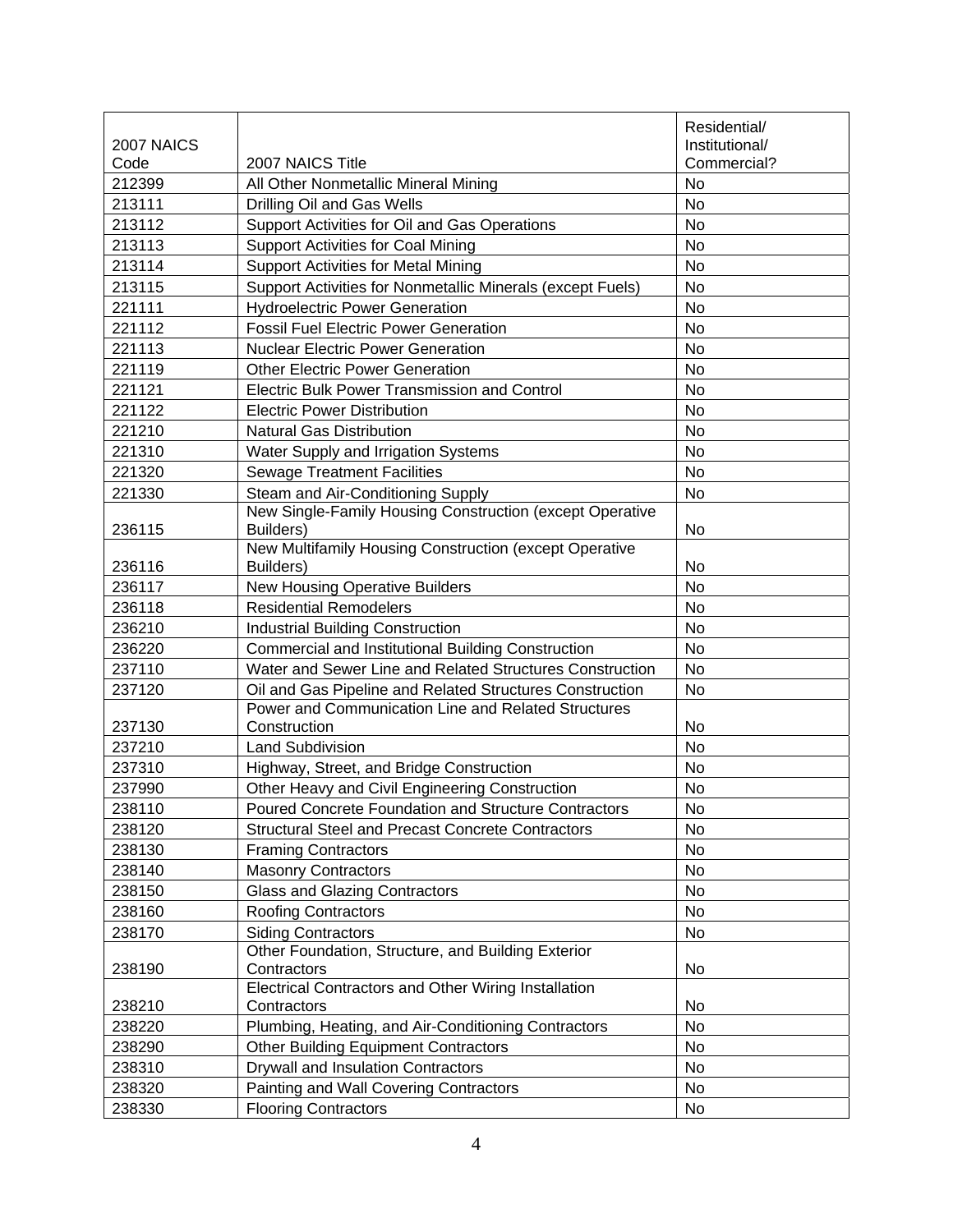|            |                                                          | Residential/   |
|------------|----------------------------------------------------------|----------------|
| 2007 NAICS |                                                          | Institutional/ |
| Code       | 2007 NAICS Title                                         | Commercial?    |
| 238340     | <b>Tile and Terrazzo Contractors</b>                     | No             |
| 238350     | <b>Finish Carpentry Contractors</b>                      | No             |
| 238390     | <b>Other Building Finishing Contractors</b>              | <b>No</b>      |
| 238910     | <b>Site Preparation Contractors</b>                      | <b>No</b>      |
| 238990     | All Other Specialty Trade Contractors                    | No             |
| 311111     | Dog and Cat Food Manufacturing                           | No             |
| 311119     | Other Animal Food Manufacturing                          | No             |
| 311211     | <b>Flour Milling</b>                                     | No             |
| 311212     | <b>Rice Milling</b>                                      | No             |
| 311213     | Malt Manufacturing                                       | <b>No</b>      |
| 311221     | Wet Corn Milling                                         | No             |
| 311222     | Soybean Processing                                       | No             |
| 311223     | <b>Other Oilseed Processing</b>                          | No             |
| 311225     | Fats and Oils Refining and Blending                      | No             |
| 311230     | <b>Breakfast Cereal Manufacturing</b>                    | <b>No</b>      |
| 311311     | Sugarcane Mills                                          | No             |
| 311312     | <b>Cane Sugar Refining</b>                               | No             |
| 311313     | <b>Beet Sugar Manufacturing</b>                          | No             |
|            | Chocolate and Confectionery Manufacturing from Cacao     |                |
| 311320     | <b>Beans</b>                                             | No             |
| 311330     | Confectionery Manufacturing from Purchased Chocolate     | No             |
| 311340     | Nonchocolate Confectionery Manufacturing                 | <b>No</b>      |
| 311411     | Frozen Fruit, Juice, and Vegetable Manufacturing         | No             |
| 311412     | Frozen Specialty Food Manufacturing                      | No             |
| 311421     | Fruit and Vegetable Canning                              | No             |
| 311422     | <b>Specialty Canning</b>                                 | No             |
| 311423     | Dried and Dehydrated Food Manufacturing                  | <b>No</b>      |
| 311511     | <b>Fluid Milk Manufacturing</b>                          | <b>No</b>      |
| 311512     | <b>Creamery Butter Manufacturing</b>                     | No             |
| 311513     | <b>Cheese Manufacturing</b>                              | No             |
|            | Dry, Condensed, and Evaporated Dairy Product             |                |
| 311514     | Manufacturing                                            | No             |
| 311520     | Ice Cream and Frozen Dessert Manufacturing               | No             |
| 311611     | Animal (except Poultry) Slaughtering                     | No             |
| 311612     | Meat Processed from Carcasses                            | No             |
| 311613     | Rendering and Meat Byproduct Processing                  | No             |
| 311615     | <b>Poultry Processing</b>                                | No             |
| 311711     | Seafood Canning                                          | No             |
| 311712     | Fresh and Frozen Seafood Processing                      | No             |
| 311811     | <b>Retail Bakeries</b>                                   | No             |
| 311812     | <b>Commercial Bakeries</b>                               | No             |
| 311813     | Frozen Cakes, Pies, and Other Pastries Manufacturing     | No             |
| 311821     | Cookie and Cracker Manufacturing                         | No             |
| 311822     | Flour Mixes and Dough Manufacturing from Purchased Flour | No             |
| 311823     | Dry Pasta Manufacturing                                  | No             |
| 311830     | <b>Tortilla Manufacturing</b>                            | No             |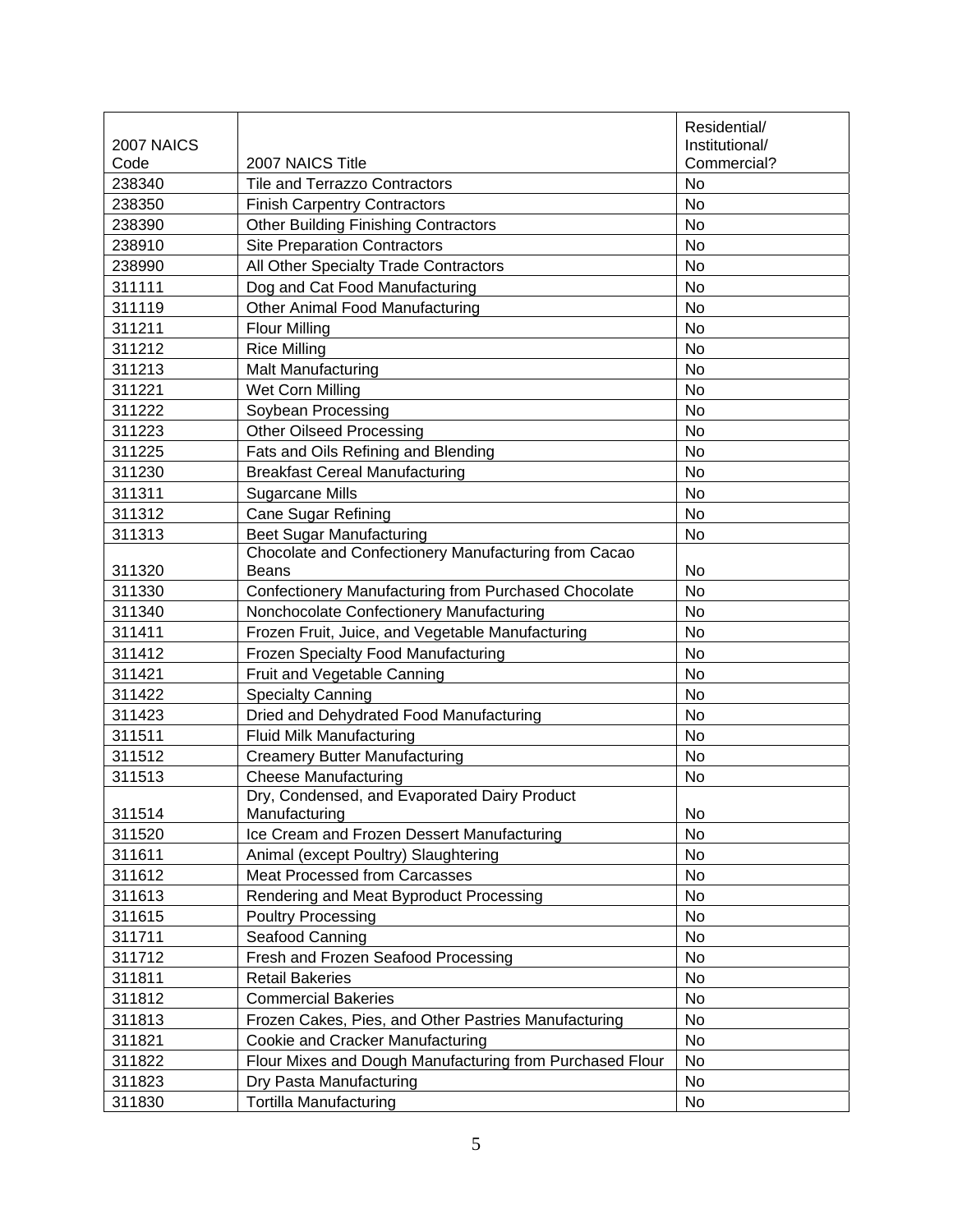|            |                                                                  | Residential/   |
|------------|------------------------------------------------------------------|----------------|
| 2007 NAICS |                                                                  | Institutional/ |
| Code       | 2007 NAICS Title                                                 | Commercial?    |
| 311911     | Roasted Nuts and Peanut Butter Manufacturing                     | <b>No</b>      |
| 311919     | <b>Other Snack Food Manufacturing</b>                            | No             |
| 311920     | Coffee and Tea Manufacturing                                     | <b>No</b>      |
| 311930     | Flavoring Syrup and Concentrate Manufacturing                    | <b>No</b>      |
|            | Mayonnaise, Dressing, and Other Prepared Sauce                   |                |
| 311941     | Manufacturing                                                    | No             |
| 311942     | Spice and Extract Manufacturing                                  | <b>No</b>      |
| 311991     | Perishable Prepared Food Manufacturing                           | <b>No</b>      |
| 311999     | All Other Miscellaneous Food Manufacturing                       | <b>No</b>      |
| 312111     | Soft Drink Manufacturing                                         | No             |
| 312112     | <b>Bottled Water Manufacturing</b>                               | No             |
| 312113     | Ice Manufacturing                                                | <b>No</b>      |
| 312120     | <b>Breweries</b>                                                 | <b>No</b>      |
| 312130     | Wineries                                                         | No             |
| 312140     | <b>Distilleries</b>                                              | <b>No</b>      |
| 312210     | <b>Tobacco Stemming and Redrying</b>                             | <b>No</b>      |
| 312221     | <b>Cigarette Manufacturing</b>                                   | <b>No</b>      |
| 312229     | Other Tobacco Product Manufacturing                              | <b>No</b>      |
| 313111     | <b>Yarn Spinning Mills</b>                                       | <b>No</b>      |
| 313112     | Yarn Texturizing, Throwing, and Twisting Mills                   | No             |
| 313113     | <b>Thread Mills</b>                                              | <b>No</b>      |
| 313210     | <b>Broadwoven Fabric Mills</b>                                   | <b>No</b>      |
| 313221     | <b>Narrow Fabric Mills</b>                                       | <b>No</b>      |
| 313222     | Schiffli Machine Embroidery                                      | <b>No</b>      |
| 313230     | Nonwoven Fabric Mills                                            | <b>No</b>      |
| 313241     | <b>Weft Knit Fabric Mills</b>                                    | No             |
| 313249     | Other Knit Fabric and Lace Mills                                 | <b>No</b>      |
| 313311     | <b>Broadwoven Fabric Finishing Mills</b>                         | <b>No</b>      |
|            | Textile and Fabric Finishing (except Broadwoven Fabric)          |                |
| 313312     | <b>Mills</b>                                                     | No             |
| 313320     | <b>Fabric Coating Mills</b>                                      | No             |
| 314110     | Carpet and Rug Mills                                             | No.            |
| 314121     | <b>Curtain and Drapery Mills</b>                                 | No             |
| 314129     | <b>Other Household Textile Product Mills</b>                     | No             |
| 314911     | <b>Textile Bag Mills</b>                                         | No             |
| 314912     | <b>Canvas and Related Product Mills</b>                          | No             |
| 314991     | Rope, Cordage, and Twine Mills                                   | No             |
| 314992     | <b>Tire Cord and Tire Fabric Mills</b>                           | No             |
| 314999     | All Other Miscellaneous Textile Product Mills                    | No             |
| 315111     | <b>Sheer Hosiery Mills</b>                                       | No             |
| 315119     | Other Hosiery and Sock Mills                                     | No             |
| 315191     | <b>Outerwear Knitting Mills</b>                                  | No             |
| 315192     | Underwear and Nightwear Knitting Mills                           | No             |
| 315211     | Men's and Boys' Cut and Sew Apparel Contractors                  | No             |
| 315212     | Women's, Girls', and Infants' Cut and Sew Apparel<br>Contractors | No             |
|            |                                                                  |                |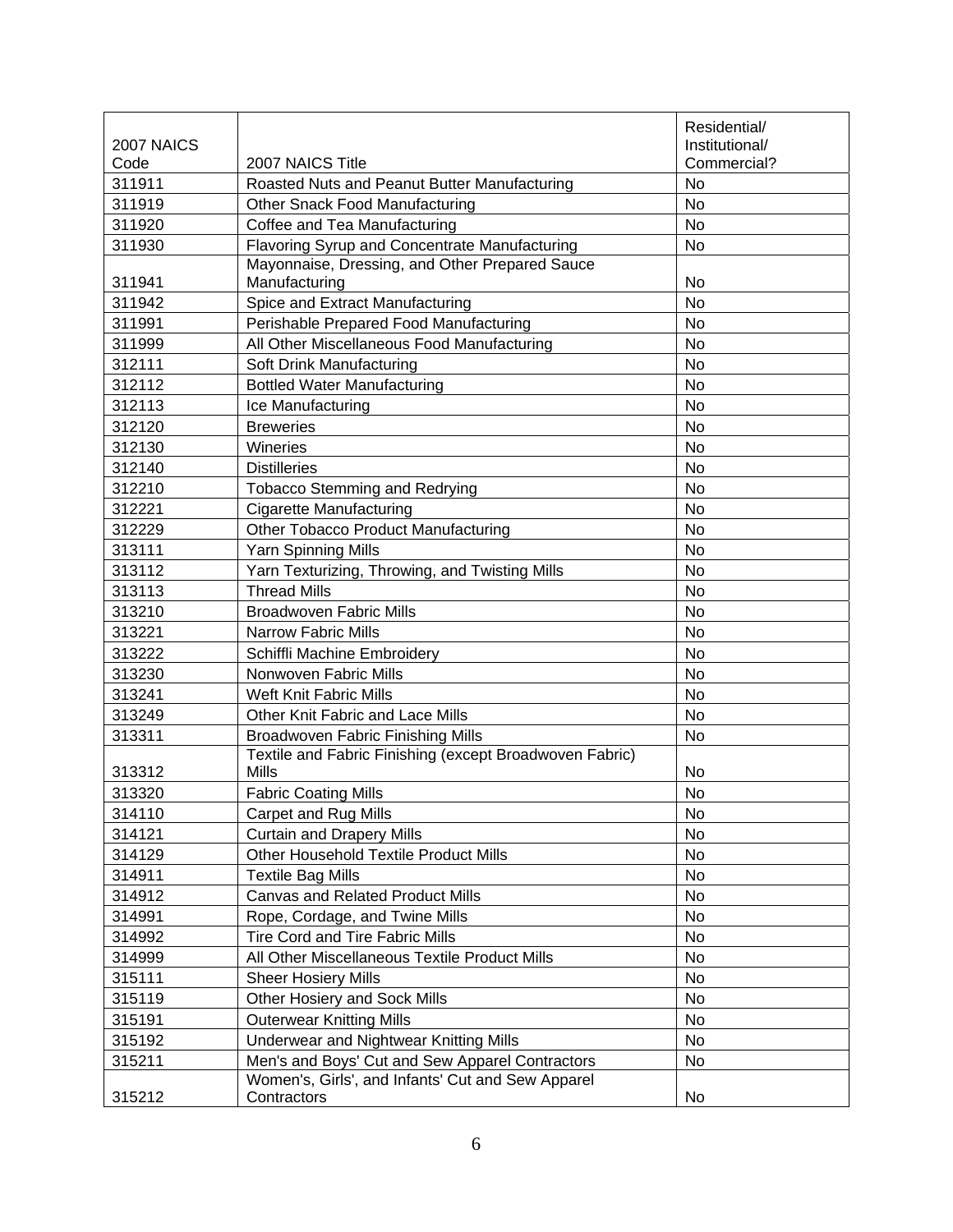|            |                                                                                              | Residential/    |
|------------|----------------------------------------------------------------------------------------------|-----------------|
| 2007 NAICS |                                                                                              | Institutional/  |
| Code       | 2007 NAICS Title                                                                             | Commercial?     |
| 315221     | Men's and Boys' Cut and Sew Underwear and Nightwear<br>Manufacturing                         | No              |
|            | Men's and Boys' Cut and Sew Suit, Coat, and Overcoat                                         |                 |
| 315222     | Manufacturing                                                                                | No              |
|            | Men's and Boys' Cut and Sew Shirt (except Work Shirt)                                        |                 |
| 315223     | Manufacturing                                                                                | No              |
|            | Men's and Boys' Cut and Sew Trouser, Slack, and Jean                                         |                 |
| 315224     | Manufacturing                                                                                | No              |
| 315225     | Men's and Boys' Cut and Sew Work Clothing Manufacturing                                      | No              |
|            | Men's and Boys' Cut and Sew Other Outerwear<br>Manufacturing                                 | No              |
| 315228     | Women's and Girls' Cut and Sew Lingerie, Loungewear, and                                     |                 |
| 315231     | Nightwear Manufacturing                                                                      | No              |
|            | Women's and Girls' Cut and Sew Blouse and Shirt                                              |                 |
| 315232     | Manufacturing                                                                                | No              |
| 315233     | Women's and Girls' Cut and Sew Dress Manufacturing                                           | No              |
|            | Women's and Girls' Cut and Sew Suit, Coat, Tailored Jacket,                                  |                 |
| 315234     | and Skirt Manufacturing                                                                      | No              |
|            | Women's and Girls' Cut and Sew Other Outerwear                                               |                 |
| 315239     | Manufacturing                                                                                | No              |
| 315291     | Infants' Cut and Sew Apparel Manufacturing                                                   | No              |
| 315292     | Fur and Leather Apparel Manufacturing                                                        | <b>No</b>       |
| 315299     | All Other Cut and Sew Apparel Manufacturing                                                  | No              |
| 315991     | Hat, Cap, and Millinery Manufacturing                                                        | No              |
| 315992     | Glove and Mitten Manufacturing                                                               | No              |
| 315993     | Men's and Boys' Neckwear Manufacturing                                                       | No<br><b>No</b> |
| 315999     | Other Apparel Accessories and Other Apparel Manufacturing                                    | <b>No</b>       |
| 316110     | Leather and Hide Tanning and Finishing                                                       | No              |
| 316211     | Rubber and Plastics Footwear Manufacturing                                                   | No              |
| 316212     | <b>House Slipper Manufacturing</b>                                                           |                 |
| 316213     | Men's Footwear (except Athletic) Manufacturing                                               | No              |
| 316214     | Women's Footwear (except Athletic) Manufacturing                                             | No<br><b>No</b> |
| 316219     | <b>Other Footwear Manufacturing</b>                                                          |                 |
| 316991     | Luggage Manufacturing                                                                        | No              |
| 316992     | Women's Handbag and Purse Manufacturing<br>Personal Leather Good (except Women's Handbag and | No              |
| 316993     | Purse) Manufacturing                                                                         | No              |
| 316999     | All Other Leather Good and Allied Product Manufacturing                                      | No              |
| 321113     | Sawmills                                                                                     | No              |
| 321114     | <b>Wood Preservation</b>                                                                     | No              |
| 321211     | Hardwood Veneer and Plywood Manufacturing                                                    | No              |
| 321212     | Softwood Veneer and Plywood Manufacturing                                                    | No              |
| 321213     | Engineered Wood Member (except Truss) Manufacturing                                          | No              |
| 321214     | <b>Truss Manufacturing</b>                                                                   | No              |
| 321219     | Reconstituted Wood Product Manufacturing                                                     | No              |
| 321911     | Wood Window and Door Manufacturing                                                           | No              |
| 321912     | Cut Stock, Resawing Lumber, and Planing                                                      | No              |
| 321918     | Other Millwork (including Flooring)                                                          | No              |
|            |                                                                                              |                 |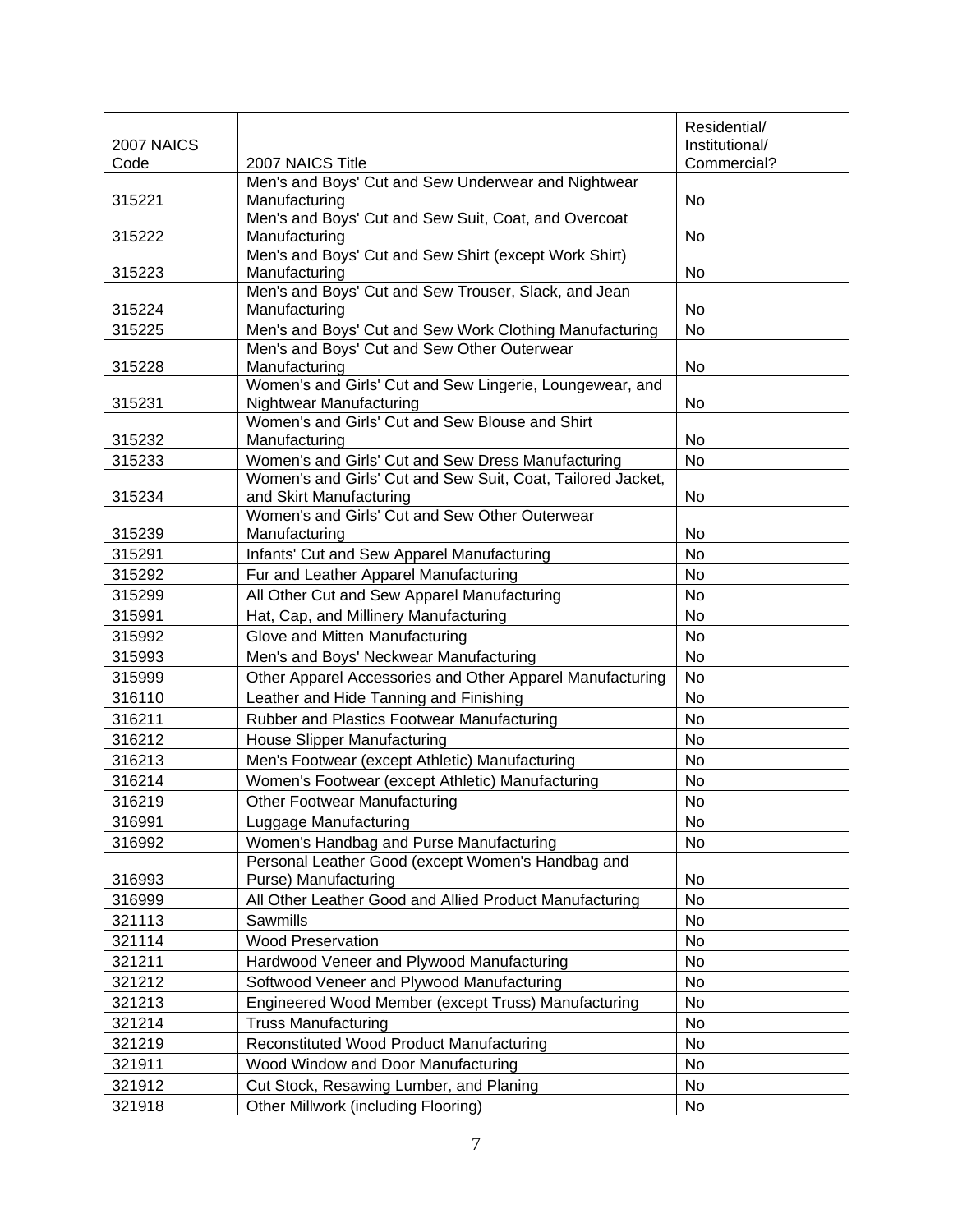|            |                                                           | Residential/   |
|------------|-----------------------------------------------------------|----------------|
| 2007 NAICS |                                                           | Institutional/ |
| Code       | 2007 NAICS Title                                          | Commercial?    |
| 321920     | Wood Container and Pallet Manufacturing                   | No             |
| 321991     | Manufactured Home (Mobile Home) Manufacturing             | <b>No</b>      |
| 321992     | Prefabricated Wood Building Manufacturing                 | No             |
| 321999     | All Other Miscellaneous Wood Product Manufacturing        | No             |
| 322110     | <b>Pulp Mills</b>                                         | No             |
| 322121     | Paper (except Newsprint) Mills                            | No             |
| 322122     | <b>Newsprint Mills</b>                                    | No             |
| 322130     | <b>Paperboard Mills</b>                                   | No             |
| 322211     | Corrugated and Solid Fiber Box Manufacturing              | No             |
| 322212     | Folding Paperboard Box Manufacturing                      | No             |
| 322213     | Setup Paperboard Box Manufacturing                        | No             |
| 322214     | Fiber Can, Tube, Drum, and Similar Products Manufacturing | No             |
| 322215     | Nonfolding Sanitary Food Container Manufacturing          | No             |
| 322221     | Coated and Laminated Packaging Paper Manufacturing        | <b>No</b>      |
| 322222     | Coated and Laminated Paper Manufacturing                  | <b>No</b>      |
| 322223     | Coated Paper Bag and Pouch Manufacturing                  | No             |
| 322224     | Uncoated Paper and Multiwall Bag Manufacturing            | No             |
|            | Laminated Aluminum Foil Manufacturing for Flexible        |                |
| 322225     | Packaging Uses                                            | No             |
| 322226     | Surface-Coated Paperboard Manufacturing                   | No             |
|            | Die-Cut Paper and Paperboard Office Supplies              |                |
| 322231     | Manufacturing                                             | No             |
| 322232     | <b>Envelope Manufacturing</b>                             | No             |
| 322233     | Stationery, Tablet, and Related Product Manufacturing     | No             |
| 322291     | Sanitary Paper Product Manufacturing                      | No             |
| 322299     | All Other Converted Paper Product Manufacturing           | No             |
| 323110     | <b>Commercial Lithographic Printing</b>                   | No             |
| 323111     | <b>Commercial Gravure Printing</b>                        | No             |
| 323112     | <b>Commercial Flexographic Printing</b>                   | No             |
| 323113     | <b>Commercial Screen Printing</b>                         | No             |
| 323114     | <b>Quick Printing</b>                                     | No             |
| 323115     | <b>Digital Printing</b>                                   | No.            |
| 323116     | <b>Manifold Business Forms Printing</b>                   | No             |
| 323117     | <b>Books Printing</b>                                     | No             |
| 323118     | Blankbook, Looseleaf Binders, and Devices Manufacturing   | No             |
| 323119     | <b>Other Commercial Printing</b>                          | No             |
| 323121     | <b>Tradebinding and Related Work</b>                      | No             |
| 323122     | <b>Prepress Services</b>                                  | No             |
| 324110     | <b>Petroleum Refineries</b>                               | No             |
| 324121     | Asphalt Paving Mixture and Block Manufacturing            | No             |
| 324122     | Asphalt Shingle and Coating Materials Manufacturing       | No             |
| 324191     | Petroleum Lubricating Oil and Grease Manufacturing        | No             |
| 324199     | All Other Petroleum and Coal Products Manufacturing       | No             |
| 325110     | <b>Petrochemical Manufacturing</b>                        | No             |
| 325120     | Industrial Gas Manufacturing                              | No             |
| 325131     | Inorganic Dye and Pigment Manufacturing                   | No             |
|            |                                                           |                |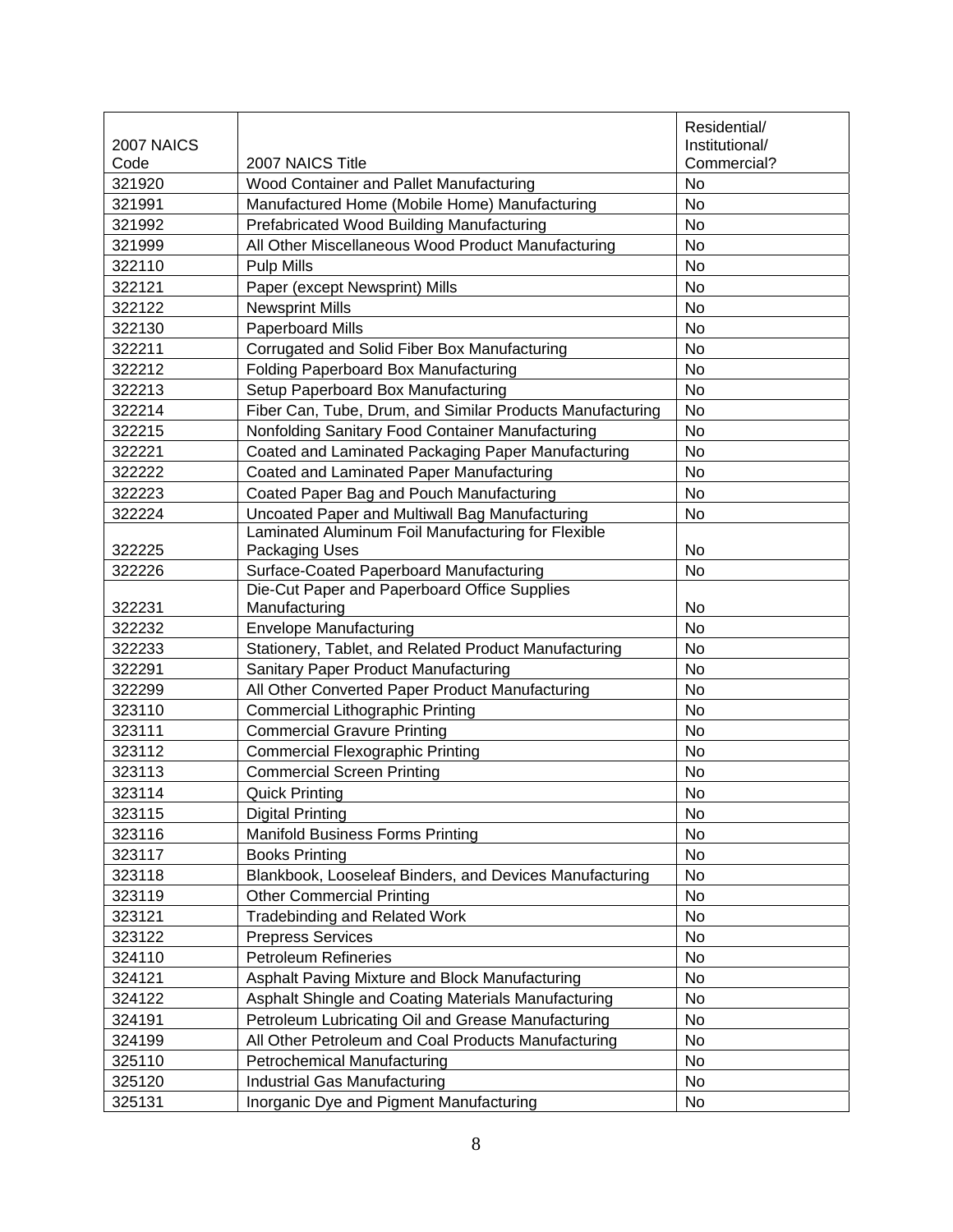|            |                                                                                                | Residential/   |
|------------|------------------------------------------------------------------------------------------------|----------------|
| 2007 NAICS |                                                                                                | Institutional/ |
| Code       | 2007 NAICS Title                                                                               | Commercial?    |
| 325132     | Synthetic Organic Dye and Pigment Manufacturing                                                | No             |
| 325181     | <b>Alkalies and Chlorine Manufacturing</b>                                                     | No             |
| 325182     | Carbon Black Manufacturing                                                                     | No             |
| 325188     | All Other Basic Inorganic Chemical Manufacturing                                               | No             |
| 325191     | Gum and Wood Chemical Manufacturing                                                            | <b>No</b>      |
| 325192     | <b>Cyclic Crude and Intermediate Manufacturing</b>                                             | No             |
| 325193     | <b>Ethyl Alcohol Manufacturing</b>                                                             | No             |
| 325199     | All Other Basic Organic Chemical Manufacturing                                                 | No             |
| 325211     | Plastics Material and Resin Manufacturing                                                      | No             |
| 325212     | Synthetic Rubber Manufacturing                                                                 | <b>No</b>      |
| 325221     | Cellulosic Organic Fiber Manufacturing                                                         | No             |
| 325222     | Noncellulosic Organic Fiber Manufacturing                                                      | No             |
| 325311     | Nitrogenous Fertilizer Manufacturing                                                           | No             |
| 325312     | Phosphatic Fertilizer Manufacturing                                                            | No             |
| 325314     | Fertilizer (Mixing Only) Manufacturing                                                         | <b>No</b>      |
| 325320     | Pesticide and Other Agricultural Chemical Manufacturing                                        | No             |
| 325411     | Medicinal and Botanical Manufacturing                                                          | <b>No</b>      |
| 325412     | <b>Pharmaceutical Preparation Manufacturing</b>                                                | No             |
| 325413     | In-Vitro Diagnostic Substance Manufacturing                                                    | No             |
| 325414     | Biological Product (except Diagnostic) Manufacturing                                           | No             |
| 325510     | Paint and Coating Manufacturing                                                                | No             |
| 325520     | <b>Adhesive Manufacturing</b>                                                                  | No             |
| 325611     | Soap and Other Detergent Manufacturing                                                         | No             |
| 325612     | Polish and Other Sanitation Good Manufacturing                                                 | No             |
| 325613     | <b>Surface Active Agent Manufacturing</b>                                                      | No             |
| 325620     | <b>Toilet Preparation Manufacturing</b>                                                        | No             |
| 325910     | Printing Ink Manufacturing                                                                     | No             |
| 325920     | <b>Explosives Manufacturing</b>                                                                | No             |
| 325991     | <b>Custom Compounding of Purchased Resins</b>                                                  | No             |
|            | Photographic Film, Paper, Plate, and Chemical                                                  |                |
| 325992     | Manufacturing                                                                                  | No             |
|            | All Other Miscellaneous Chemical Product and Preparation                                       |                |
| 325998     | Manufacturing                                                                                  | No             |
| 326111     | Plastics Bag and Pouch Manufacturing                                                           | <b>No</b>      |
|            | Plastics Packaging Film and Sheet (including Laminated)                                        |                |
| 326112     | Manufacturing                                                                                  | No             |
|            | Unlaminated Plastics Film and Sheet (except Packaging)                                         |                |
| 326113     | Manufacturing                                                                                  | No             |
| 326121     | Unlaminated Plastics Profile Shape Manufacturing                                               | <b>No</b>      |
| 326122     | Plastics Pipe and Pipe Fitting Manufacturing                                                   | No             |
|            | Laminated Plastics Plate, Sheet (except Packaging), and                                        |                |
| 326130     | Shape Manufacturing                                                                            | No             |
| 326140     | Polystyrene Foam Product Manufacturing<br>Urethane and Other Foam Product (except Polystyrene) | No             |
| 326150     | Manufacturing                                                                                  | No             |
| 326160     | <b>Plastics Bottle Manufacturing</b>                                                           | No             |
| 326191     | <b>Plastics Plumbing Fixture Manufacturing</b>                                                 | No             |
|            |                                                                                                |                |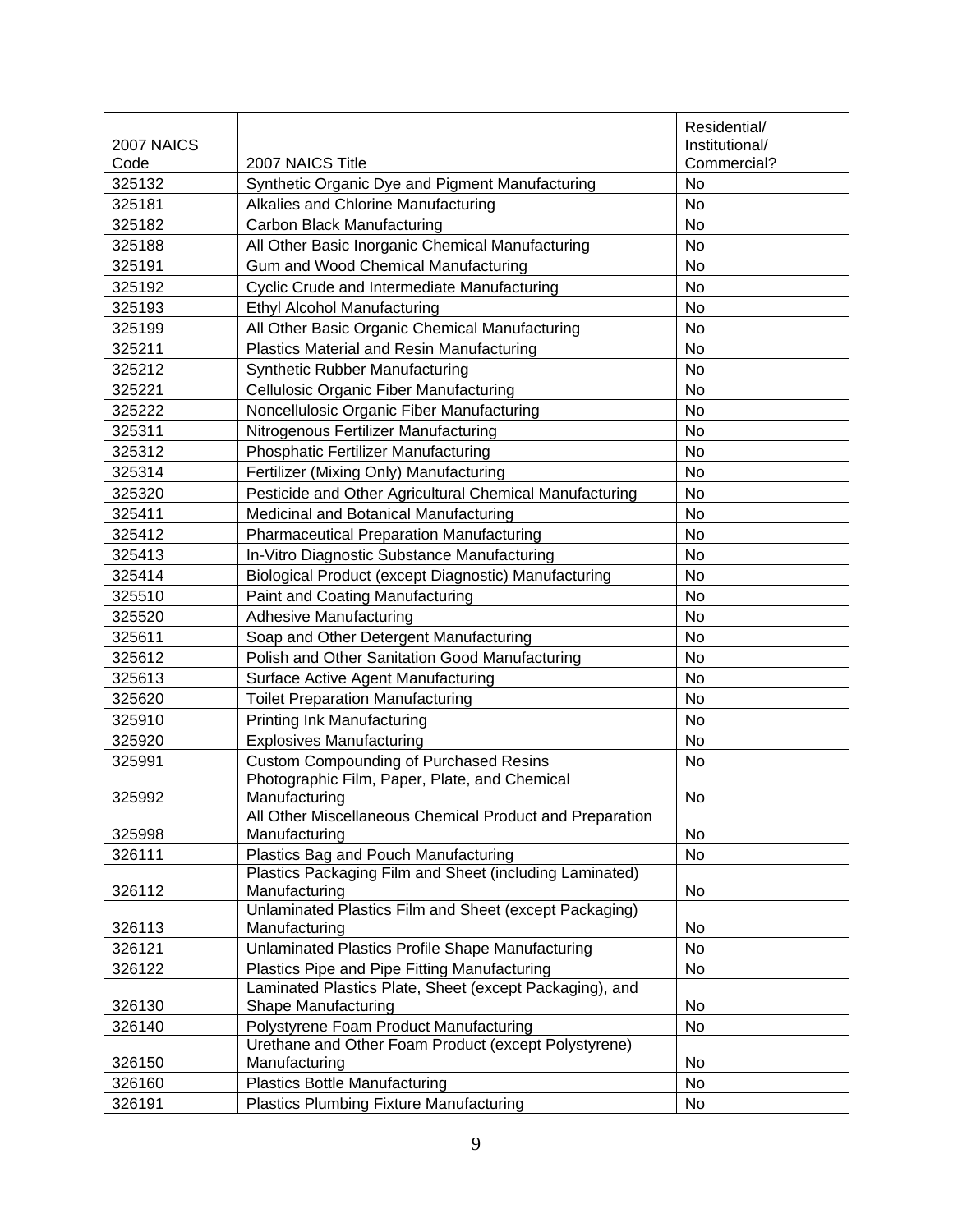|            |                                                                                                 | Residential/   |
|------------|-------------------------------------------------------------------------------------------------|----------------|
| 2007 NAICS |                                                                                                 | Institutional/ |
| Code       | 2007 NAICS Title                                                                                | Commercial?    |
| 326192     | <b>Resilient Floor Covering Manufacturing</b>                                                   | No             |
| 326199     | All Other Plastics Product Manufacturing                                                        | <b>No</b>      |
| 326211     | Tire Manufacturing (except Retreading)                                                          | No             |
| 326212     | <b>Tire Retreading</b>                                                                          | No             |
| 326220     | Rubber and Plastics Hoses and Belting Manufacturing                                             | No             |
| 326291     | Rubber Product Manufacturing for Mechanical Use                                                 | No             |
| 326299     | All Other Rubber Product Manufacturing                                                          | No             |
| 327111     | Vitreous China Plumbing Fixture and China and Earthenware<br>Bathroom Accessories Manufacturing | No             |
|            | Vitreous China, Fine Earthenware, and Other Pottery                                             |                |
| 327112     | <b>Product Manufacturing</b>                                                                    | No             |
| 327113     | Porcelain Electrical Supply Manufacturing                                                       | No             |
| 327121     | <b>Brick and Structural Clay Tile Manufacturing</b>                                             | No             |
| 327122     | Ceramic Wall and Floor Tile Manufacturing                                                       | No             |
| 327123     | Other Structural Clay Product Manufacturing                                                     | No             |
| 327124     | <b>Clay Refractory Manufacturing</b>                                                            | No             |
| 327125     | Nonclay Refractory Manufacturing                                                                | No             |
| 327211     | <b>Flat Glass Manufacturing</b>                                                                 | No             |
|            | Other Pressed and Blown Glass and Glassware                                                     |                |
| 327212     | Manufacturing                                                                                   | No             |
| 327213     | <b>Glass Container Manufacturing</b>                                                            | No             |
| 327215     | Glass Product Manufacturing Made of Purchased Glass                                             | <b>No</b>      |
| 327310     | <b>Cement Manufacturing</b>                                                                     | No             |
| 327320     | Ready-Mix Concrete Manufacturing                                                                | <b>No</b>      |
| 327331     | Concrete Block and Brick Manufacturing                                                          | No             |
| 327332     | <b>Concrete Pipe Manufacturing</b>                                                              | No             |
| 327390     | <b>Other Concrete Product Manufacturing</b>                                                     | <b>No</b>      |
| 327410     | <b>Lime Manufacturing</b>                                                                       | No             |
| 327420     | <b>Gypsum Product Manufacturing</b>                                                             | No             |
| 327910     | <b>Abrasive Product Manufacturing</b>                                                           | No             |
| 327991     | Cut Stone and Stone Product Manufacturing                                                       | No             |
| 327992     | Ground or Treated Mineral and Earth Manufacturing                                               | No             |
| 327993     | Mineral Wool Manufacturing                                                                      | No             |
| 327999     | All Other Miscellaneous Nonmetallic Mineral Product<br>Manufacturing                            | No             |
| 331111     | Iron and Steel Mills                                                                            | <b>No</b>      |
| 331112     | Electrometallurgical Ferroalloy Product Manufacturing                                           | No             |
|            | Iron and Steel Pipe and Tube Manufacturing from Purchased                                       |                |
| 331210     | Steel                                                                                           | No             |
| 331221     | Rolled Steel Shape Manufacturing                                                                | No             |
| 331222     | <b>Steel Wire Drawing</b>                                                                       | No             |
| 331311     | Alumina Refining                                                                                | No             |
| 331312     | <b>Primary Aluminum Production</b>                                                              | No             |
| 331314     | Secondary Smelting and Alloying of Aluminum                                                     | No             |
| 331315     | Aluminum Sheet, Plate, and Foil Manufacturing                                                   | No             |
| 331316     | Aluminum Extruded Product Manufacturing                                                         | No             |
| 331319     | Other Aluminum Rolling and Drawing                                                              | No             |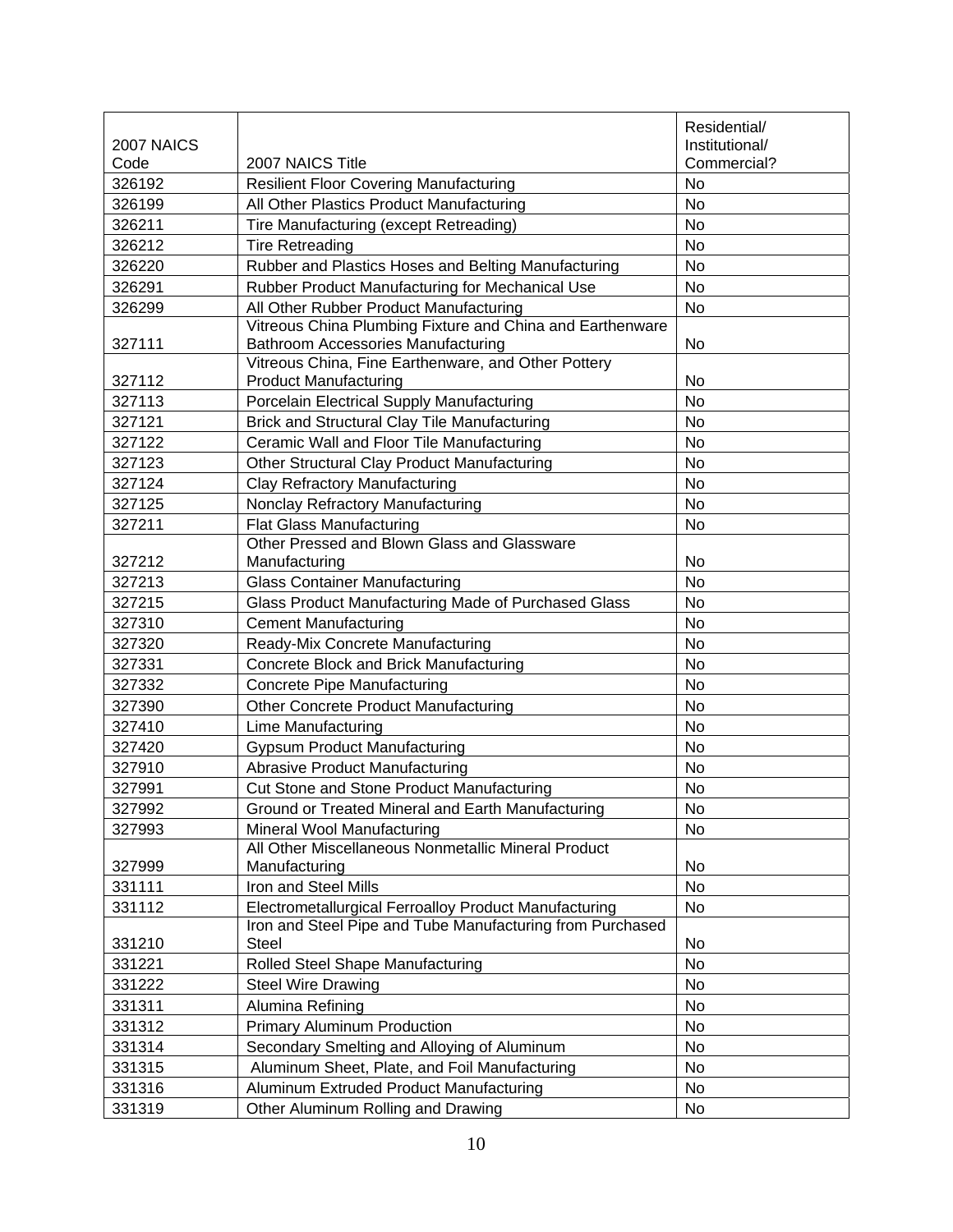| 2007 NAICS |                                                                                                | Residential/<br>Institutional/ |
|------------|------------------------------------------------------------------------------------------------|--------------------------------|
| Code       | 2007 NAICS Title                                                                               | Commercial?                    |
| 331411     | Primary Smelting and Refining of Copper                                                        | <b>No</b>                      |
| 331419     | Primary Smelting and Refining of Nonferrous Metal (except<br>Copper and Aluminum)              | No                             |
| 331421     | Copper Rolling, Drawing, and Extruding                                                         | No                             |
| 331422     | Copper Wire (except Mechanical) Drawing                                                        | <b>No</b>                      |
| 331423     | Secondary Smelting, Refining, and Alloying of Copper                                           | No                             |
| 331491     | Nonferrous Metal (except Copper and Aluminum) Rolling,<br>Drawing, and Extruding               | No                             |
| 331492     | Secondary Smelting, Refining, and Alloying of Nonferrous<br>Metal (except Copper and Aluminum) | No                             |
| 331511     | <b>Iron Foundries</b>                                                                          | No                             |
| 331512     | <b>Steel Investment Foundries</b>                                                              | No                             |
| 331513     | Steel Foundries (except Investment)                                                            | <b>No</b>                      |
| 331521     | Aluminum Die-Casting Foundries                                                                 | No                             |
| 331522     | Nonferrous (except Aluminum) Die-Casting Foundries                                             | No                             |
| 331524     | Aluminum Foundries (except Die-Casting)                                                        | No                             |
| 331525     | Copper Foundries (except Die-Casting)                                                          | No                             |
| 331528     | Other Nonferrous Foundries (except Die-Casting)                                                | No                             |
| 332111     | Iron and Steel Forging                                                                         | No                             |
| 332112     | Nonferrous Forging                                                                             | No                             |
| 332114     | <b>Custom Roll Forming</b>                                                                     | No                             |
| 332115     | Crown and Closure Manufacturing                                                                | No                             |
| 332116     | <b>Metal Stamping</b>                                                                          | No                             |
| 332117     | Powder Metallurgy Part Manufacturing                                                           | <b>No</b>                      |
| 332211     | Cutlery and Flatware (except Precious) Manufacturing                                           | No                             |
| 332212     | Hand and Edge Tool Manufacturing                                                               | No                             |
| 332213     | Saw Blade and Handsaw Manufacturing                                                            | No                             |
| 332214     | Kitchen Utensil, Pot, and Pan Manufacturing                                                    | No                             |
| 332311     | Prefabricated Metal Building and Component Manufacturing                                       | No                             |
| 332312     | <b>Fabricated Structural Metal Manufacturing</b>                                               | No                             |
| 332313     | <b>Plate Work Manufacturing</b>                                                                | No                             |
| 332321     | Metal Window and Door Manufacturing                                                            | No                             |
| 332322     | <b>Sheet Metal Work Manufacturing</b>                                                          | No                             |
| 332323     | Ornamental and Architectural Metal Work Manufacturing                                          | No                             |
| 332410     | Power Boiler and Heat Exchanger Manufacturing                                                  | No                             |
| 332420     | Metal Tank (Heavy Gauge) Manufacturing                                                         | No                             |
| 332431     | Metal Can Manufacturing                                                                        | No                             |
| 332439     | <b>Other Metal Container Manufacturing</b>                                                     | No                             |
| 332510     | Hardware Manufacturing                                                                         | No                             |
| 332611     | Spring (Heavy Gauge) Manufacturing                                                             | No                             |
| 332612     | Spring (Light Gauge) Manufacturing                                                             | No                             |
| 332618     | Other Fabricated Wire Product Manufacturing                                                    | No                             |
| 332710     | <b>Machine Shops</b>                                                                           | No                             |
| 332721     | <b>Precision Turned Product Manufacturing</b>                                                  | No                             |
| 332722     | Bolt, Nut, Screw, Rivet, and Washer Manufacturing                                              | No                             |
| 332811     | <b>Metal Heat Treating</b>                                                                     | No                             |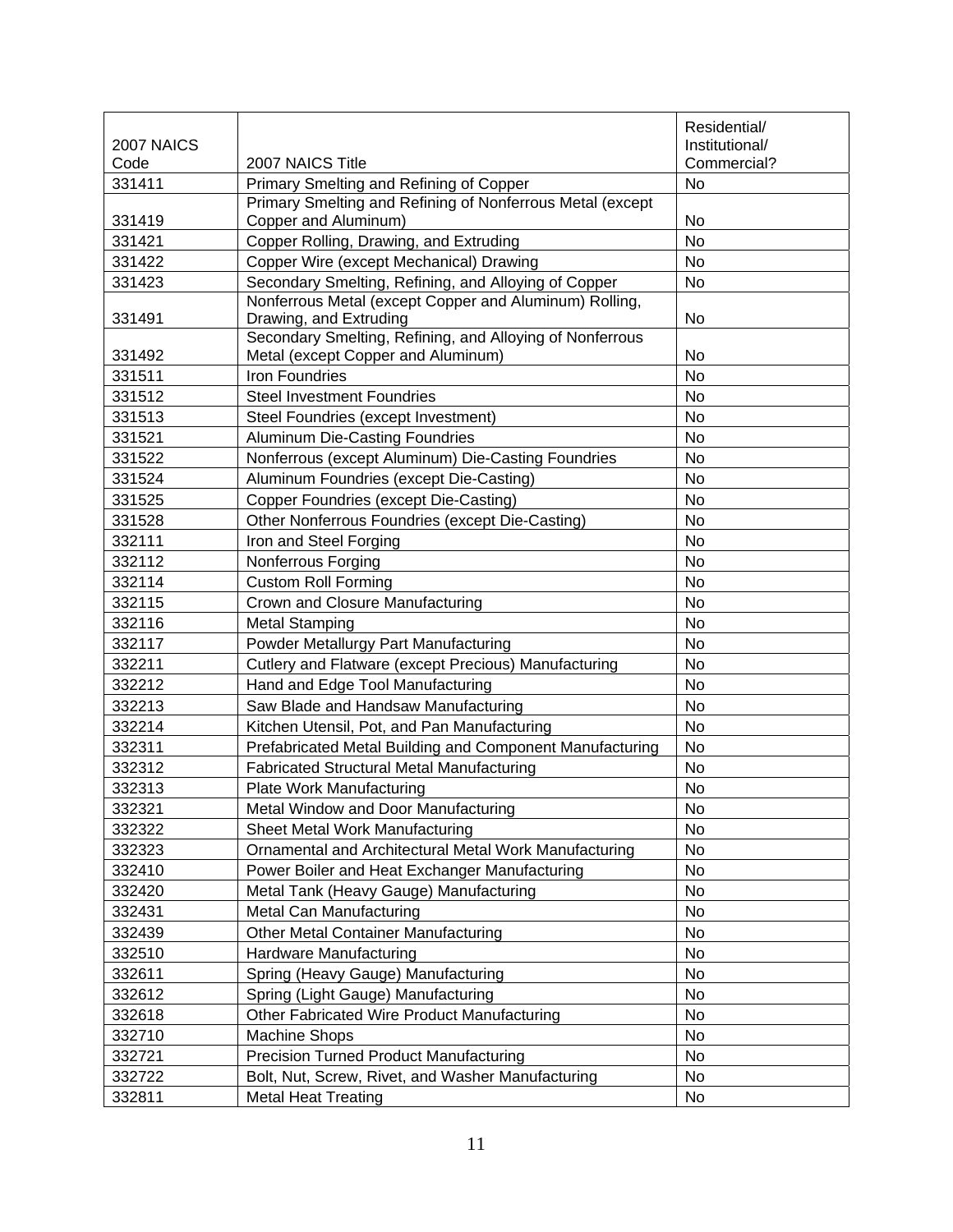|                    |                                                                                                        | Residential/                  |
|--------------------|--------------------------------------------------------------------------------------------------------|-------------------------------|
| 2007 NAICS<br>Code | 2007 NAICS Title                                                                                       | Institutional/<br>Commercial? |
|                    | Metal Coating, Engraving (except Jewelry and Silverware),                                              |                               |
| 332812             | and Allied Services to Manufacturers                                                                   | No                            |
| 332813             | Electroplating, Plating, Polishing, Anodizing, and Coloring                                            | <b>No</b>                     |
| 332911             | Industrial Valve Manufacturing                                                                         | No                            |
| 332912             | Fluid Power Valve and Hose Fitting Manufacturing                                                       | No                            |
| 332913             | Plumbing Fixture Fitting and Trim Manufacturing                                                        | No                            |
| 332919             | Other Metal Valve and Pipe Fitting Manufacturing                                                       | No                            |
| 332991             | Ball and Roller Bearing Manufacturing                                                                  | No                            |
| 332992             | <b>Small Arms Ammunition Manufacturing</b>                                                             | No                            |
| 332993             | Ammunition (except Small Arms) Manufacturing                                                           | No                            |
| 332994             | Small Arms Manufacturing                                                                               | No                            |
| 332995             | Other Ordnance and Accessories Manufacturing                                                           | No                            |
| 332996             | Fabricated Pipe and Pipe Fitting Manufacturing                                                         | No                            |
| 332997             | Industrial Pattern Manufacturing                                                                       | No                            |
| 332998             | Enameled Iron and Metal Sanitary Ware Manufacturing                                                    | No                            |
|                    | All Other Miscellaneous Fabricated Metal Product                                                       |                               |
| 332999             | Manufacturing                                                                                          | No                            |
| 333111             | Farm Machinery and Equipment Manufacturing                                                             | No                            |
|                    | Lawn and Garden Tractor and Home Lawn and Garden                                                       |                               |
| 333112             | <b>Equipment Manufacturing</b>                                                                         | No                            |
| 333120             | <b>Construction Machinery Manufacturing</b>                                                            | No                            |
| 333131             | Mining Machinery and Equipment Manufacturing                                                           | <b>No</b>                     |
| 333132             | Oil and Gas Field Machinery and Equipment Manufacturing                                                | No                            |
| 333210             | Sawmill and Woodworking Machinery Manufacturing                                                        | No                            |
| 333220             | Plastics and Rubber Industry Machinery Manufacturing                                                   | No                            |
| 333291             | Paper Industry Machinery Manufacturing                                                                 | No                            |
| 333292             | <b>Textile Machinery Manufacturing</b>                                                                 | No                            |
| 333293             | Printing Machinery and Equipment Manufacturing                                                         | No                            |
| 333294             | Food Product Machinery Manufacturing                                                                   | No                            |
| 333295             | Semiconductor Machinery Manufacturing                                                                  | No                            |
| 333298             | All Other Industrial Machinery Manufacturing                                                           | No                            |
| 333311             | Automatic Vending Machine Manufacturing                                                                | No                            |
|                    | Commercial Laundry, Drycleaning, and Pressing Machine                                                  |                               |
| 333312             | Manufacturing                                                                                          | No                            |
| 333313             | <b>Office Machinery Manufacturing</b>                                                                  | <b>No</b>                     |
| 333314             | Optical Instrument and Lens Manufacturing                                                              | No                            |
| 333315             | Photographic and Photocopying Equipment Manufacturing                                                  | No                            |
|                    | Other Commercial and Service Industry Machinery                                                        |                               |
| 333319             | Manufacturing                                                                                          | No                            |
| 333411             | Air Purification Equipment Manufacturing                                                               | No                            |
| 333412             | Industrial and Commercial Fan and Blower Manufacturing<br>Heating Equipment (except Warm Air Furnaces) | <b>No</b>                     |
| 333414             | Manufacturing                                                                                          | No                            |
|                    | Air-Conditioning and Warm Air Heating Equipment and                                                    |                               |
| 333415             | Commercial and Industrial Refrigeration Equipment<br>Manufacturing                                     | No.                           |
| 333511             | Industrial Mold Manufacturing                                                                          | No                            |
|                    |                                                                                                        |                               |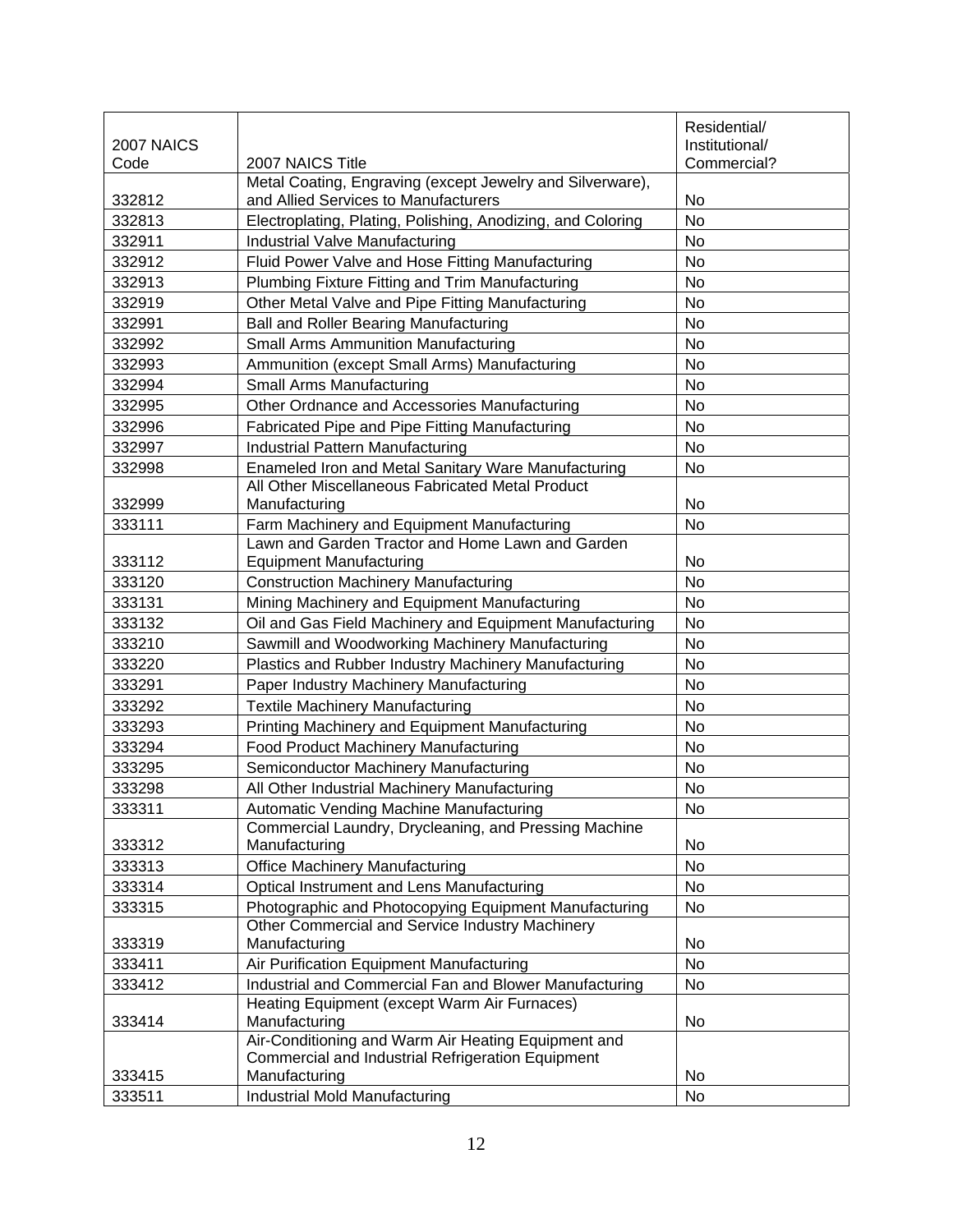|            |                                                                                                 | Residential/   |
|------------|-------------------------------------------------------------------------------------------------|----------------|
| 2007 NAICS |                                                                                                 | Institutional/ |
| Code       | 2007 NAICS Title                                                                                | Commercial?    |
| 333512     | Machine Tool (Metal Cutting Types) Manufacturing                                                | No             |
| 333513     | Machine Tool (Metal Forming Types) Manufacturing                                                | No             |
| 333514     | Special Die and Tool, Die Set, Jig, and Fixture Manufacturing                                   | No             |
| 333515     | Cutting Tool and Machine Tool Accessory Manufacturing                                           | No             |
| 333516     | Rolling Mill Machinery and Equipment Manufacturing                                              | No             |
| 333518     | <b>Other Metalworking Machinery Manufacturing</b>                                               | No             |
| 333611     | Turbine and Turbine Generator Set Units Manufacturing                                           | No             |
|            | Speed Changer, Industrial High-Speed Drive, and Gear                                            |                |
| 333612     | Manufacturing                                                                                   | <b>No</b>      |
| 333613     | Mechanical Power Transmission Equipment Manufacturing                                           | <b>No</b>      |
| 333618     | Other Engine Equipment Manufacturing                                                            | No             |
| 333911     | Pump and Pumping Equipment Manufacturing                                                        | No             |
| 333912     | Air and Gas Compressor Manufacturing                                                            | No             |
| 333913     | Measuring and Dispensing Pump Manufacturing                                                     | No             |
| 333921     | Elevator and Moving Stairway Manufacturing                                                      | No             |
| 333922     | Conveyor and Conveying Equipment Manufacturing                                                  | No             |
| 333923     | Overhead Traveling Crane, Hoist, and Monorail System<br>Manufacturing                           | No             |
|            | Industrial Truck, Tractor, Trailer, and Stacker Machinery                                       |                |
| 333924     | Manufacturing                                                                                   | No             |
| 333991     | Power-Driven Handtool Manufacturing                                                             | No             |
| 333992     | Welding and Soldering Equipment Manufacturing                                                   | <b>No</b>      |
| 333993     | Packaging Machinery Manufacturing                                                               | No             |
| 333994     | Industrial Process Furnace and Oven Manufacturing                                               | No             |
| 333995     | Fluid Power Cylinder and Actuator Manufacturing                                                 | No             |
| 333996     | Fluid Power Pump and Motor Manufacturing                                                        | No             |
| 333997     | Scale and Balance Manufacturing                                                                 | No             |
|            | All Other Miscellaneous General Purpose Machinery                                               |                |
| 333999     | Manufacturing                                                                                   | No             |
| 334111     | <b>Electronic Computer Manufacturing</b>                                                        | No             |
| 334112     | <b>Computer Storage Device Manufacturing</b>                                                    | No             |
| 334113     | <b>Computer Terminal Manufacturing</b>                                                          | No             |
| 334119     | Other Computer Peripheral Equipment Manufacturing                                               | No             |
| 334210     | Telephone Apparatus Manufacturing                                                               | No             |
| 334220     | Radio and Television Broadcasting and Wireless<br><b>Communications Equipment Manufacturing</b> | No             |
| 334290     | Other Communications Equipment Manufacturing                                                    | No             |
| 334310     | Audio and Video Equipment Manufacturing                                                         | No             |
| 334411     | <b>Electron Tube Manufacturing</b>                                                              | No             |
| 334412     | <b>Bare Printed Circuit Board Manufacturing</b>                                                 | No             |
| 334413     | Semiconductor and Related Device Manufacturing                                                  | No             |
| 334414     | <b>Electronic Capacitor Manufacturing</b>                                                       | No             |
| 334415     | <b>Electronic Resistor Manufacturing</b>                                                        | No             |
|            | Electronic Coil, Transformer, and Other Inductor                                                |                |
| 334416     | Manufacturing                                                                                   | No             |
| 334417     | <b>Electronic Connector Manufacturing</b>                                                       | No             |
| 334418     | Printed Circuit Assembly (Electronic Assembly)                                                  | No             |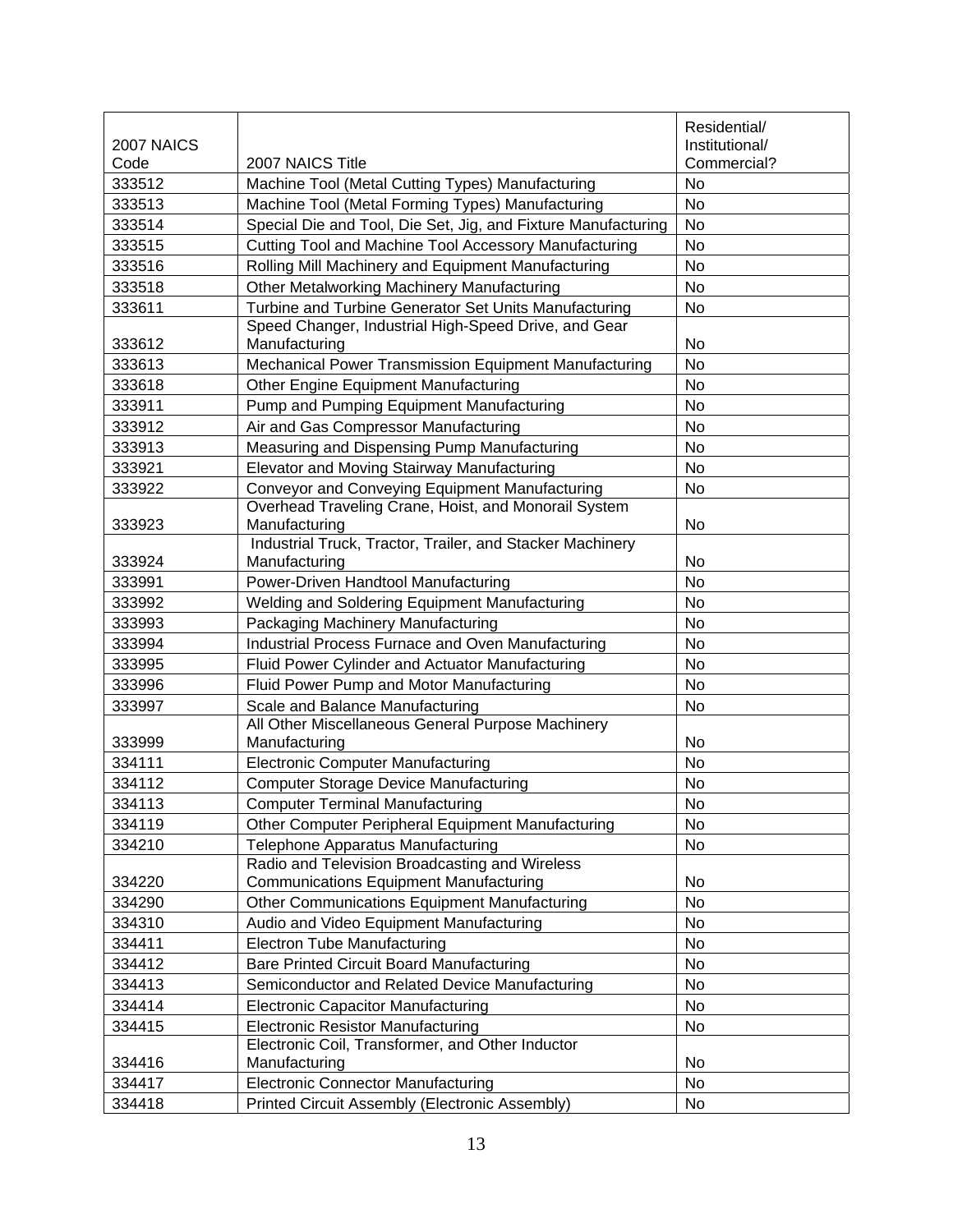|            |                                                                             | Residential/   |
|------------|-----------------------------------------------------------------------------|----------------|
| 2007 NAICS |                                                                             | Institutional/ |
| Code       | 2007 NAICS Title                                                            | Commercial?    |
|            | Manufacturing                                                               |                |
| 334419     | Other Electronic Component Manufacturing                                    | No             |
|            | Electromedical and Electrotherapeutic Apparatus                             |                |
| 334510     | Manufacturing<br>Search, Detection, Navigation, Guidance, Aeronautical, and | No             |
| 334511     | Nautical System and Instrument Manufacturing                                | No             |
|            | Automatic Environmental Control Manufacturing for                           |                |
| 334512     | Residential, Commercial, and Appliance Use                                  | No             |
|            | Instruments and Related Products Manufacturing for                          |                |
|            | Measuring, Displaying, and Controlling Industrial Process                   |                |
| 334513     | Variables                                                                   | No             |
| 334514     | Totalizing Fluid Meter and Counting Device Manufacturing                    | <b>No</b>      |
|            | Instrument Manufacturing for Measuring and Testing                          |                |
| 334515     | <b>Electricity and Electrical Signals</b>                                   | No             |
| 334516     | Analytical Laboratory Instrument Manufacturing                              | <b>No</b>      |
| 334517     | <b>Irradiation Apparatus Manufacturing</b>                                  | <b>No</b>      |
| 334518     | Watch, Clock, and Part Manufacturing                                        | No             |
| 334519     | Other Measuring and Controlling Device Manufacturing                        | No             |
| 334611     | Software Reproducing                                                        | <b>No</b>      |
|            | Prerecorded Compact Disc (except Software), Tape, and                       |                |
| 334612     | <b>Record Reproducing</b>                                                   | No             |
| 334613     | Magnetic and Optical Recording Media Manufacturing                          | <b>No</b>      |
| 335110     | Electric Lamp Bulb and Part Manufacturing                                   | <b>No</b>      |
| 335121     | Residential Electric Lighting Fixture Manufacturing                         | No             |
|            | Commercial, Industrial, and Institutional Electric Lighting                 |                |
| 335122     | <b>Fixture Manufacturing</b>                                                | No             |
| 335129     | Other Lighting Equipment Manufacturing                                      | No             |
| 335211     | Electric Housewares and Household Fan Manufacturing                         | <b>No</b>      |
| 335212     | Household Vacuum Cleaner Manufacturing                                      | No             |
| 335221     | Household Cooking Appliance Manufacturing                                   | No             |
| 335222     | Household Refrigerator and Home Freezer Manufacturing                       | No             |
| 335224     | Household Laundry Equipment Manufacturing                                   | No             |
| 335228     | Other Major Household Appliance Manufacturing                               | No             |
|            | Power, Distribution, and Specialty Transformer                              |                |
| 335311     | Manufacturing                                                               | No             |
| 335312     | Motor and Generator Manufacturing                                           | No             |
| 335313     | Switchgear and Switchboard Apparatus Manufacturing                          | No             |
| 335314     | Relay and Industrial Control Manufacturing                                  | No             |
| 335911     | <b>Storage Battery Manufacturing</b>                                        | No             |
| 335912     | <b>Primary Battery Manufacturing</b>                                        | <b>No</b>      |
| 335921     | <b>Fiber Optic Cable Manufacturing</b>                                      | No             |
| 335929     | Other Communication and Energy Wire Manufacturing                           | No             |
| 335931     | <b>Current-Carrying Wiring Device Manufacturing</b>                         | No             |
| 335932     | Noncurrent-Carrying Wiring Device Manufacturing                             | No             |
| 335991     | Carbon and Graphite Product Manufacturing                                   | No             |
|            | All Other Miscellaneous Electrical Equipment and                            |                |
| 335999     | <b>Component Manufacturing</b>                                              | No             |
| 336111     | Automobile Manufacturing                                                    | No             |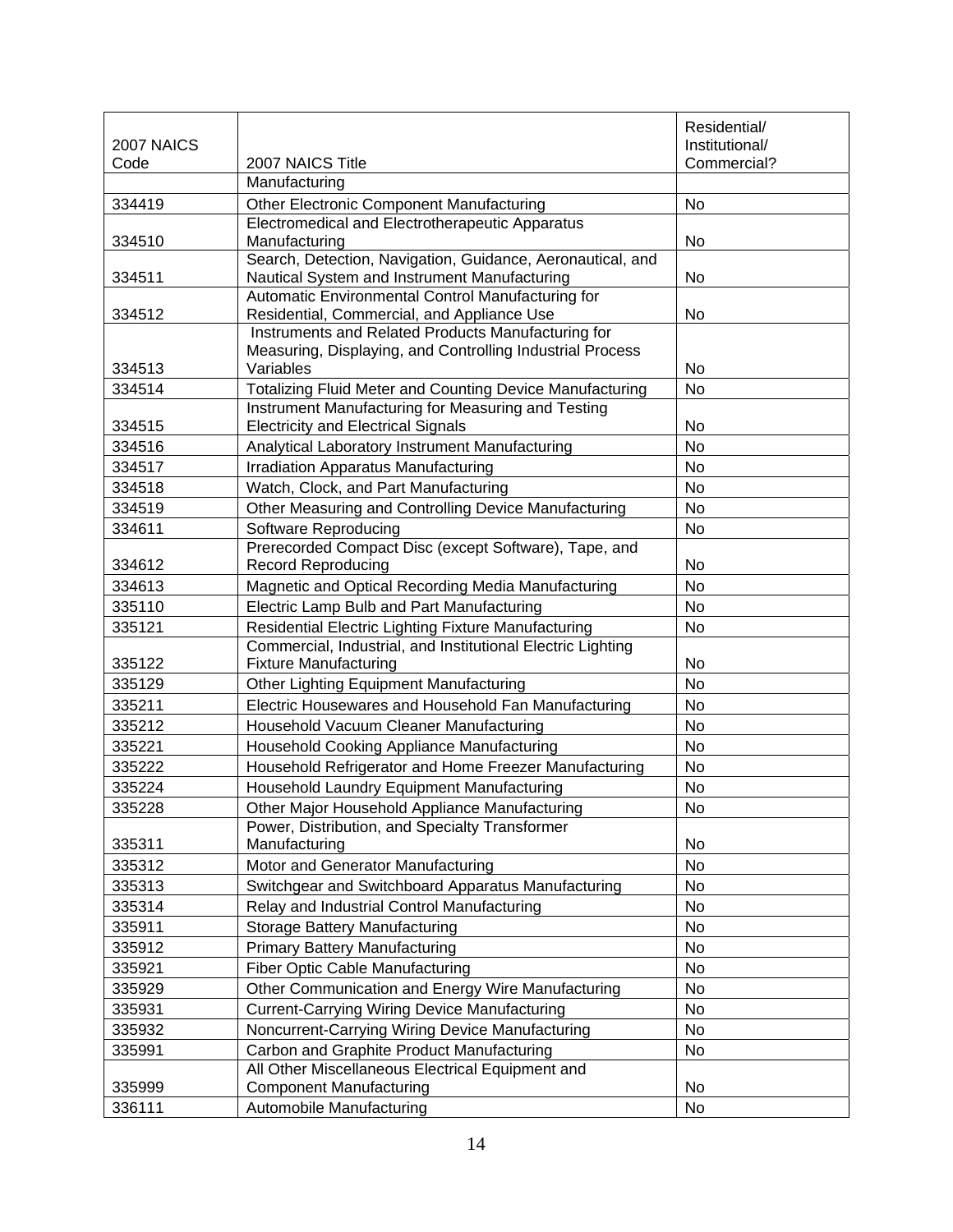|            |                                                                                              | Residential/   |
|------------|----------------------------------------------------------------------------------------------|----------------|
| 2007 NAICS |                                                                                              | Institutional/ |
| Code       | 2007 NAICS Title                                                                             | Commercial?    |
| 336112     | Light Truck and Utility Vehicle Manufacturing                                                | No             |
| 336120     | <b>Heavy Duty Truck Manufacturing</b>                                                        | No             |
| 336211     | Motor Vehicle Body Manufacturing                                                             | <b>No</b>      |
| 336212     | <b>Truck Trailer Manufacturing</b>                                                           | No             |
| 336213     | Motor Home Manufacturing                                                                     | <b>No</b>      |
| 336214     | <b>Travel Trailer and Camper Manufacturing</b>                                               | No             |
| 336311     | Carburetor, Piston, Piston Ring, and Valve Manufacturing                                     | No             |
| 336312     | Gasoline Engine and Engine Parts Manufacturing                                               | No             |
| 336321     | Vehicular Lighting Equipment Manufacturing                                                   | No             |
|            | Other Motor Vehicle Electrical and Electronic Equipment                                      |                |
| 336322     | Manufacturing                                                                                | No             |
|            | Motor Vehicle Steering and Suspension Components (except                                     |                |
| 336330     | Spring) Manufacturing                                                                        | No             |
| 336340     | Motor Vehicle Brake System Manufacturing<br>Motor Vehicle Transmission and Power Train Parts | No             |
| 336350     | Manufacturing                                                                                | No             |
| 336360     | Motor Vehicle Seating and Interior Trim Manufacturing                                        | <b>No</b>      |
| 336370     | Motor Vehicle Metal Stamping                                                                 | <b>No</b>      |
| 336391     | Motor Vehicle Air-Conditioning Manufacturing                                                 | <b>No</b>      |
| 336399     | All Other Motor Vehicle Parts Manufacturing                                                  | No             |
| 336411     | <b>Aircraft Manufacturing</b>                                                                | No             |
| 336412     | Aircraft Engine and Engine Parts Manufacturing                                               | <b>No</b>      |
| 336413     | Other Aircraft Parts and Auxiliary Equipment Manufacturing                                   | <b>No</b>      |
| 336414     | Guided Missile and Space Vehicle Manufacturing                                               | <b>No</b>      |
|            | Guided Missile and Space Vehicle Propulsion Unit and                                         |                |
| 336415     | <b>Propulsion Unit Parts Manufacturing</b>                                                   | No             |
|            | Other Guided Missile and Space Vehicle Parts and Auxiliary                                   |                |
| 336419     | <b>Equipment Manufacturing</b>                                                               | No             |
| 336510     | Railroad Rolling Stock Manufacturing                                                         | <b>No</b>      |
| 336611     | Ship Building and Repairing                                                                  | No             |
| 336612     | <b>Boat Building</b>                                                                         | No             |
| 336991     | Motorcycle, Bicycle, and Parts Manufacturing                                                 | No             |
| 336992     | Military Armored Vehicle, Tank, and Tank Component<br>Manufacturing                          | No             |
| 336999     | All Other Transportation Equipment Manufacturing                                             | No             |
| 337110     | Wood Kitchen Cabinet and Countertop Manufacturing                                            | No             |
| 337121     | Upholstered Household Furniture Manufacturing                                                | No             |
| 337122     | Nonupholstered Wood Household Furniture Manufacturing                                        | No             |
| 337124     | Metal Household Furniture Manufacturing                                                      | No             |
|            | Household Furniture (except Wood and Metal)                                                  |                |
| 337125     | Manufacturing                                                                                | No             |
| 337127     | Institutional Furniture Manufacturing                                                        | No             |
|            | Wood Television, Radio, and Sewing Machine Cabinet                                           |                |
| 337129     | Manufacturing                                                                                | No             |
| 337211     | Wood Office Furniture Manufacturing                                                          | No             |
| 337212     | Custom Architectural Woodwork and Millwork Manufacturing                                     | No             |
| 337214     | Office Furniture (except Wood) Manufacturing                                                 | No             |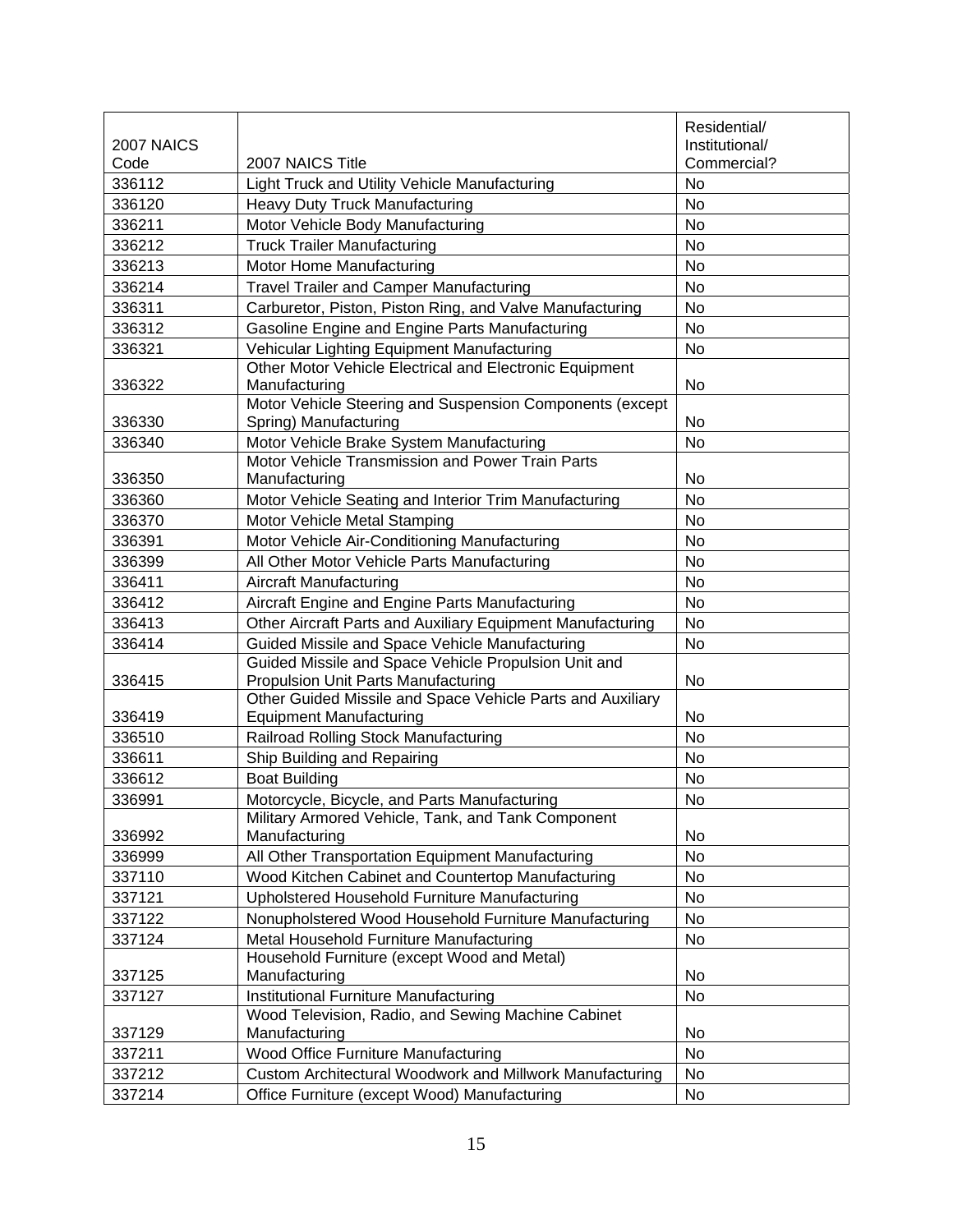|            |                                                                         | Residential/   |
|------------|-------------------------------------------------------------------------|----------------|
| 2007 NAICS |                                                                         | Institutional/ |
| Code       | 2007 NAICS Title                                                        | Commercial?    |
| 337215     | Showcase, Partition, Shelving, and Locker Manufacturing                 | No             |
| 337910     | <b>Mattress Manufacturing</b>                                           | <b>No</b>      |
| 337920     | <b>Blind and Shade Manufacturing</b>                                    | No             |
| 339112     | Surgical and Medical Instrument Manufacturing                           | No             |
| 339113     | Surgical Appliance and Supplies Manufacturing                           | <b>No</b>      |
| 339114     | Dental Equipment and Supplies Manufacturing                             | No             |
| 339115     | <b>Ophthalmic Goods Manufacturing</b>                                   | No             |
| 339116     | <b>Dental Laboratories</b>                                              | No             |
| 339911     | Jewelry (except Costume) Manufacturing                                  | No             |
| 339912     | Silverware and Hollowware Manufacturing                                 | <b>No</b>      |
| 339913     | Jewelers' Material and Lapidary Work Manufacturing                      | No             |
| 339914     | Costume Jewelry and Novelty Manufacturing                               | No             |
| 339920     | Sporting and Athletic Goods Manufacturing                               | No             |
| 339931     | Doll and Stuffed Toy Manufacturing                                      | No             |
| 339932     | Game, Toy, and Children's Vehicle Manufacturing                         | No             |
| 339941     | Pen and Mechanical Pencil Manufacturing                                 | No             |
| 339942     | Lead Pencil and Art Good Manufacturing                                  | No             |
| 339943     | <b>Marking Device Manufacturing</b>                                     | No             |
| 339944     | Carbon Paper and Inked Ribbon Manufacturing                             | No             |
| 339950     | Sign Manufacturing                                                      | No             |
| 339991     | Gasket, Packing, and Sealing Device Manufacturing                       | No             |
| 339992     | Musical Instrument Manufacturing                                        | <b>No</b>      |
| 339993     | Fastener, Button, Needle, and Pin Manufacturing                         | No             |
| 339994     | Broom, Brush, and Mop Manufacturing                                     | No             |
| 339995     | <b>Burial Casket Manufacturing</b>                                      | No             |
| 339999     | All Other Miscellaneous Manufacturing                                   | <b>No</b>      |
| 423110     | Automobile and Other Motor Vehicle Merchant Wholesalers                 | Commercial     |
|            | Motor Vehicle Supplies and New Parts Merchant                           |                |
| 423120     | Wholesalers                                                             | Commercial     |
| 423130     | Tire and Tube Merchant Wholesalers                                      | Commercial     |
| 423140     | Motor Vehicle Parts (Used) Merchant Wholesalers                         | Commercial     |
| 423210     | <b>Furniture Merchant Wholesalers</b>                                   | Commercial     |
| 423220     | Home Furnishing Merchant Wholesalers                                    | Commercial     |
|            | Lumber, Plywood, Millwork, and Wood Panel Merchant                      |                |
| 423310     | Wholesalers                                                             | Commercial     |
|            | Brick, Stone, and Related Construction Material Merchant<br>Wholesalers |                |
| 423320     | Roofing, Siding, and Insulation Material Merchant                       | Commercial     |
| 423330     | Wholesalers                                                             | Commercial     |
| 423390     | Other Construction Material Merchant Wholesalers                        | Commercial     |
|            | Photographic Equipment and Supplies Merchant                            |                |
| 423410     | Wholesalers                                                             | Commercial     |
| 423420     | Office Equipment Merchant Wholesalers                                   | Commercial     |
|            | Computer and Computer Peripheral Equipment and Software                 |                |
| 423430     | <b>Merchant Wholesalers</b>                                             | Commercial     |
| 423440     | Other Commercial Equipment Merchant Wholesalers                         | Commercial     |
| 423450     | Medical, Dental, and Hospital Equipment and Supplies                    | Commercial     |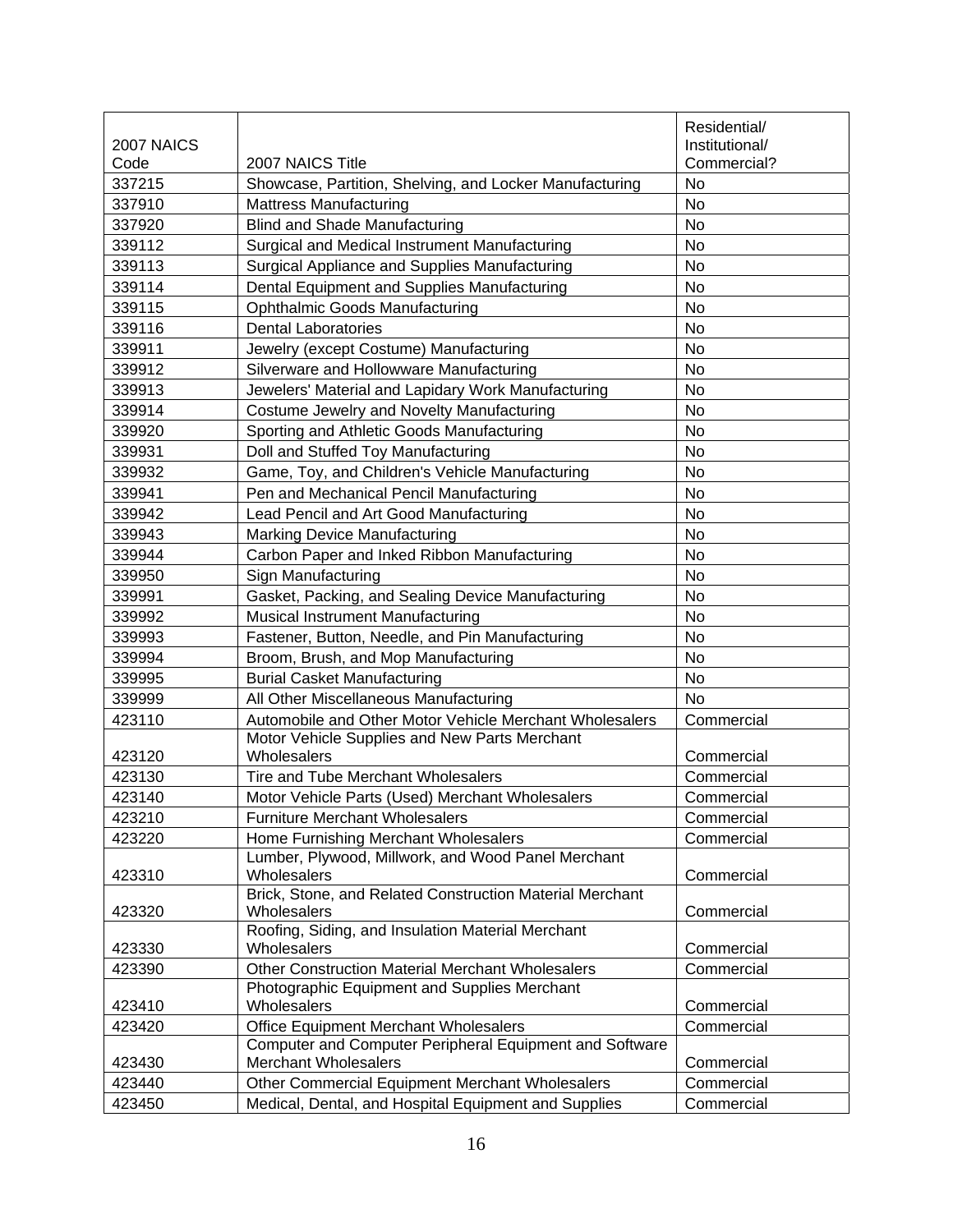|            |                                                                                    | Residential/   |
|------------|------------------------------------------------------------------------------------|----------------|
| 2007 NAICS |                                                                                    | Institutional/ |
| Code       | 2007 NAICS Title                                                                   | Commercial?    |
|            | <b>Merchant Wholesalers</b>                                                        |                |
| 423460     | <b>Ophthalmic Goods Merchant Wholesalers</b>                                       | Commercial     |
|            | Other Professional Equipment and Supplies Merchant                                 |                |
| 423490     | Wholesalers<br>Metal Service Centers and Other Metal Merchant                      | Commercial     |
| 423510     | Wholesalers                                                                        | Commercial     |
| 423520     | Coal and Other Mineral and Ore Merchant Wholesalers                                | Commercial     |
|            | Electrical Apparatus and Equipment, Wiring Supplies, and                           |                |
| 423610     | <b>Related Equipment Merchant Wholesalers</b>                                      | Commercial     |
|            | Electrical and Electronic Appliance, Television, and Radio                         |                |
| 423620     | Set Merchant Wholesalers                                                           | Commercial     |
| 423690     | Other Electronic Parts and Equipment Merchant Wholesalers                          | Commercial     |
| 423710     | <b>Hardware Merchant Wholesalers</b>                                               | Commercial     |
|            | Plumbing and Heating Equipment and Supplies (Hydronics)                            |                |
| 423720     | <b>Merchant Wholesalers</b><br>Warm Air Heating and Air-Conditioning Equipment and | Commercial     |
| 423730     | <b>Supplies Merchant Wholesalers</b>                                               | Commercial     |
| 423740     | Refrigeration Equipment and Supplies Merchant Wholesalers                          | Commercial     |
|            | Construction and Mining (except Oil Well) Machinery and                            |                |
| 423810     | <b>Equipment Merchant Wholesalers</b>                                              | Commercial     |
|            | Farm and Garden Machinery and Equipment Merchant                                   |                |
| 423820     | Wholesalers                                                                        | Commercial     |
| 423830     | Industrial Machinery and Equipment Merchant Wholesalers                            | Commercial     |
| 423840     | <b>Industrial Supplies Merchant Wholesalers</b>                                    | Commercial     |
|            | Service Establishment Equipment and Supplies Merchant                              |                |
| 423850     | Wholesalers                                                                        | Commercial     |
|            | Transportation Equipment and Supplies (except Motor                                |                |
| 423860     | Vehicle) Merchant Wholesalers                                                      | Commercial     |
|            | Sporting and Recreational Goods and Supplies Merchant                              |                |
| 423910     | Wholesalers                                                                        | Commercial     |
| 423920     | Toy and Hobby Goods and Supplies Merchant Wholesalers                              | Commercial     |
| 423930     | Recyclable Material Merchant Wholesalers                                           | Commercial     |
| 423940     | Jewelry, Watch, Precious Stone, and Precious Metal                                 | Commercial     |
|            | Merchant Wholesalers                                                               |                |
| 423990     | Other Miscellaneous Durable Goods Merchant Wholesalers                             | Commercial     |
| 424110     | Printing and Writing Paper Merchant Wholesalers                                    | Commercial     |
| 424120     | Stationery and Office Supplies Merchant Wholesalers                                | Commercial     |
| 424130     | Industrial and Personal Service Paper Merchant Wholesalers                         | Commercial     |
| 424210     | Drugs and Druggists' Sundries Merchant Wholesalers                                 | Commercial     |
| 424310     | Piece Goods, Notions, and Other Dry Goods Merchant<br>Wholesalers                  | Commercial     |
|            | Men's and Boys' Clothing and Furnishings Merchant                                  |                |
| 424320     | Wholesalers                                                                        | Commercial     |
|            | Women's, Children's, and Infants' Clothing and Accessories                         |                |
| 424330     | <b>Merchant Wholesalers</b>                                                        | Commercial     |
| 424340     | <b>Footwear Merchant Wholesalers</b>                                               | Commercial     |
| 424410     | General Line Grocery Merchant Wholesalers                                          | Commercial     |
| 424420     | Packaged Frozen Food Merchant Wholesalers                                          | Commercial     |
| 424430     | Dairy Product (except Dried or Canned) Merchant                                    | Commercial     |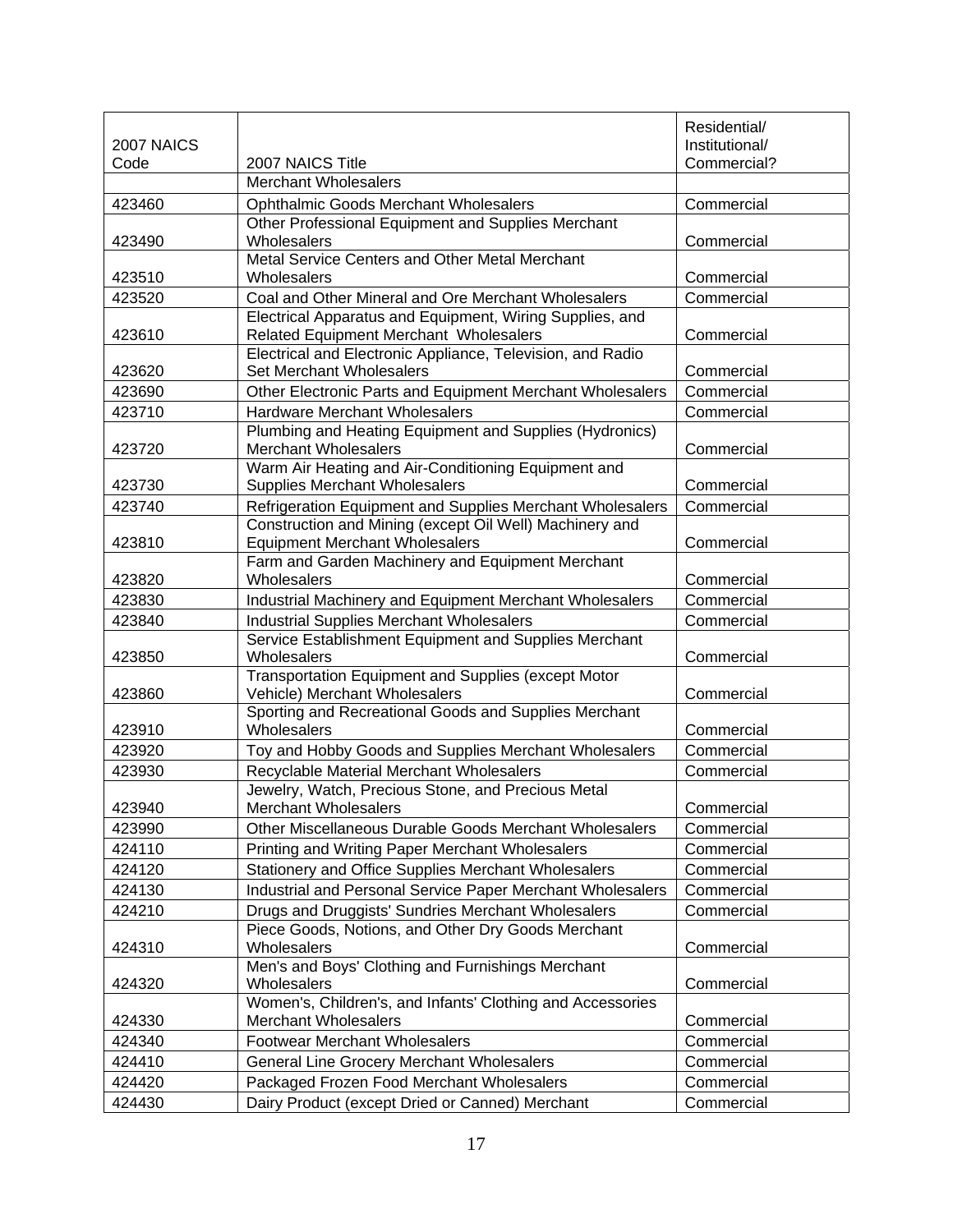|                    |                                                                                               | Residential/                  |
|--------------------|-----------------------------------------------------------------------------------------------|-------------------------------|
| 2007 NAICS<br>Code | 2007 NAICS Title                                                                              | Institutional/<br>Commercial? |
|                    | Wholesalers                                                                                   |                               |
| 424440             | Poultry and Poultry Product Merchant Wholesalers                                              | Commercial                    |
| 424450             | <b>Confectionery Merchant Wholesalers</b>                                                     | Commercial                    |
| 424460             | Fish and Seafood Merchant Wholesalers                                                         | Commercial                    |
| 424470             | Meat and Meat Product Merchant Wholesalers                                                    | Commercial                    |
| 424480             | Fresh Fruit and Vegetable Merchant Wholesalers                                                | Commercial                    |
| 424490             | Other Grocery and Related Products Merchant Wholesalers                                       | Commercial                    |
| 424510             | <b>Grain and Field Bean Merchant Wholesalers</b>                                              | Commercial                    |
| 424520             | Livestock Merchant Wholesalers                                                                | Commercial                    |
| 424590             | Other Farm Product Raw Material Merchant Wholesalers                                          | Commercial                    |
|                    | Plastics Materials and Basic Forms and Shapes Merchant                                        |                               |
| 424610             | Wholesalers                                                                                   | Commercial                    |
| 424690             | Other Chemical and Allied Products Merchant Wholesalers                                       | Commercial                    |
| 424710             | <b>Petroleum Bulk Stations and Terminals</b>                                                  | Commercial                    |
| 424720             | Petroleum and Petroleum Products Merchant Wholesalers<br>(except Bulk Stations and Terminals) | Commercial                    |
| 424810             | Beer and Ale Merchant Wholesalers                                                             | Commercial                    |
| 424820             | Wine and Distilled Alcoholic Beverage Merchant Wholesalers                                    | Commercial                    |
| 424910             | Farm Supplies Merchant Wholesalers                                                            | Commercial                    |
| 424920             | Book, Periodical, and Newspaper Merchant Wholesalers                                          | Commercial                    |
|                    | Flower, Nursery Stock, and Florists' Supplies Merchant                                        |                               |
| 424930             | Wholesalers                                                                                   | Commercial                    |
| 424940             | <b>Tobacco and Tobacco Product Merchant Wholesalers</b>                                       | Commercial                    |
| 424950             | Paint, Varnish, and Supplies Merchant Wholesalers                                             | Commercial                    |
|                    | Other Miscellaneous Nondurable Goods Merchant                                                 |                               |
| 424990<br>425110   | Wholesalers<br><b>Business to Business Electronic Markets</b>                                 | Commercial                    |
|                    |                                                                                               | Commercial                    |
| 425120             | Wholesale Trade Agents and Brokers                                                            | Commercial                    |
| 441110             | <b>New Car Dealers</b>                                                                        | Commercial                    |
| 441120             | <b>Used Car Dealers</b>                                                                       | Commercial                    |
| 441210             | <b>Recreational Vehicle Dealers</b>                                                           | Commercial                    |
| 441221             | Motorcycle, ATV, and Personal Watercraft Dealers                                              | Commercial                    |
| 441222             | <b>Boat Dealers</b>                                                                           | Commercial                    |
| 441229             | All Other Motor Vehicle Dealers                                                               | Commercial                    |
| 441310             | <b>Automotive Parts and Accessories Stores</b>                                                | Commercial                    |
| 441320             | <b>Tire Dealers</b>                                                                           | Commercial                    |
| 442110             | <b>Furniture Stores</b>                                                                       | Commercial                    |
| 442210             | <b>Floor Covering Stores</b>                                                                  | Commercial                    |
| 442291             | <b>Window Treatment Stores</b>                                                                | Commercial                    |
| 442299             | All Other Home Furnishings Stores                                                             | Commercial                    |
| 443111             | <b>Household Appliance Stores</b>                                                             | Commercial                    |
| 443112             | Radio, Television, and Other Electronics Stores                                               | Commercial                    |
| 443120             | <b>Computer and Software Stores</b>                                                           | Commercial                    |
| 443130             | Camera and Photographic Supplies Stores                                                       | Commercial                    |
| 444110             | <b>Home Centers</b>                                                                           | Commercial                    |
| 444120             | Paint and Wallpaper Stores                                                                    | Commercial                    |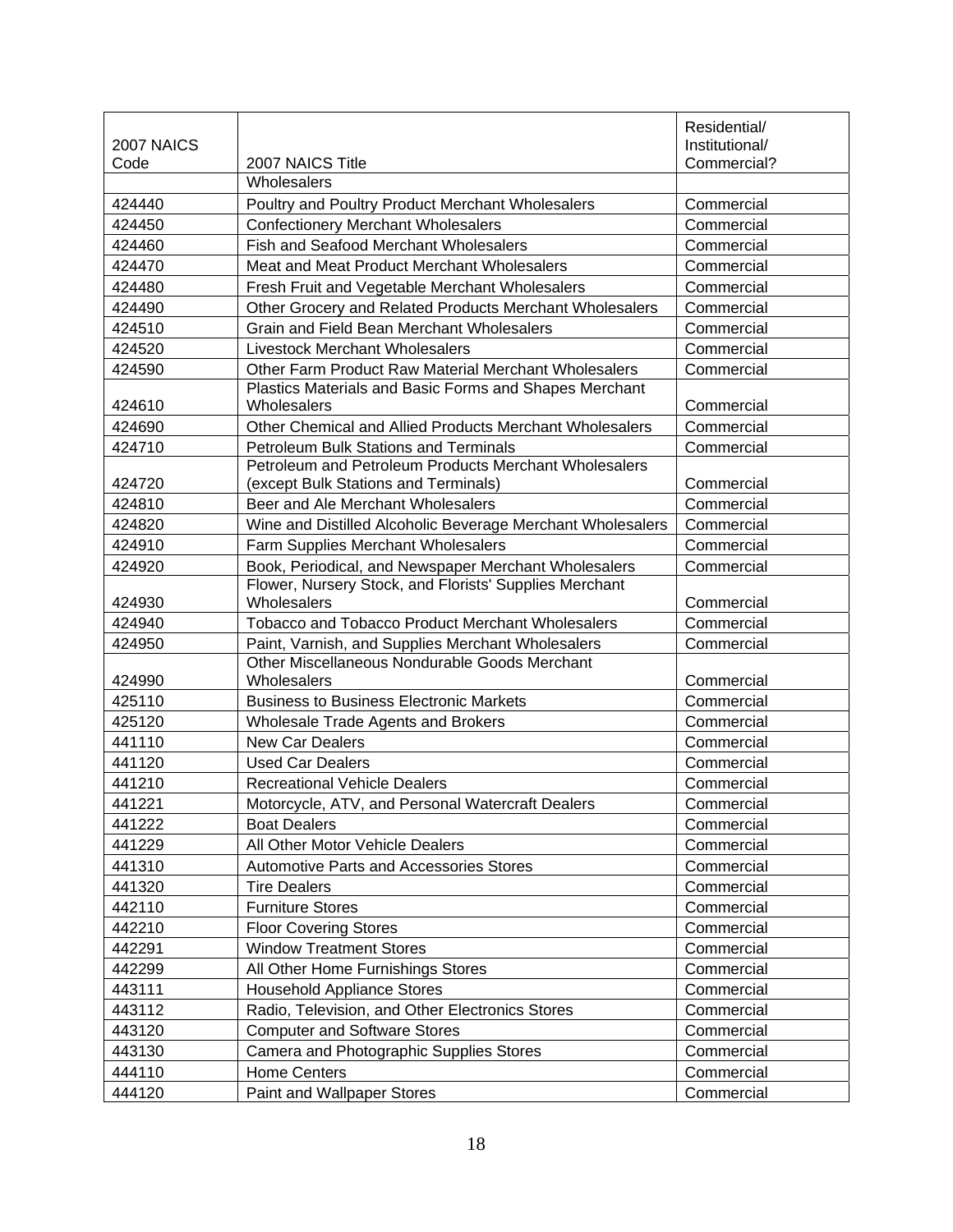|            |                                                       | Residential/   |
|------------|-------------------------------------------------------|----------------|
| 2007 NAICS |                                                       | Institutional/ |
| Code       | 2007 NAICS Title                                      | Commercial?    |
| 444130     | <b>Hardware Stores</b>                                | Commercial     |
| 444190     | <b>Other Building Material Dealers</b>                | Commercial     |
| 444210     | <b>Outdoor Power Equipment Stores</b>                 | Commercial     |
| 444220     | Nursery, Garden Center, and Farm Supply Stores        | Commercial     |
|            | Supermarkets and Other Grocery (except Convenience)   |                |
| 445110     | <b>Stores</b>                                         | Commercial     |
| 445120     | <b>Convenience Stores</b>                             | Commercial     |
| 445210     | <b>Meat Markets</b>                                   | Commercial     |
| 445220     | <b>Fish and Seafood Markets</b>                       | Commercial     |
| 445230     | Fruit and Vegetable Markets                           | Commercial     |
| 445291     | <b>Baked Goods Stores</b>                             | Commercial     |
| 445292     | <b>Confectionery and Nut Stores</b>                   | Commercial     |
| 445299     | All Other Specialty Food Stores                       | Commercial     |
| 445310     | Beer, Wine, and Liquor Stores                         | Commercial     |
| 446110     | <b>Pharmacies and Drug Stores</b>                     | Commercial     |
| 446120     | Cosmetics, Beauty Supplies, and Perfume Stores        | Commercial     |
| 446130     | <b>Optical Goods Stores</b>                           | Commercial     |
| 446191     | Food (Health) Supplement Stores                       | Commercial     |
| 446199     | All Other Health and Personal Care Stores             | Commercial     |
| 447110     | <b>Gasoline Stations with Convenience Stores</b>      | Commercial     |
| 447190     | <b>Other Gasoline Stations</b>                        | Commercial     |
| 448110     | <b>Men's Clothing Stores</b>                          | Commercial     |
| 448120     | <b>Women's Clothing Stores</b>                        | Commercial     |
| 448130     | Children's and Infants' Clothing Stores               | Commercial     |
| 448140     | <b>Family Clothing Stores</b>                         | Commercial     |
| 448150     | <b>Clothing Accessories Stores</b>                    | Commercial     |
| 448190     | <b>Other Clothing Stores</b>                          | Commercial     |
| 448210     | <b>Shoe Stores</b>                                    | Commercial     |
| 448310     | <b>Jewelry Stores</b>                                 | Commercial     |
| 448320     | Luggage and Leather Goods Stores                      | Commercial     |
| 451110     | <b>Sporting Goods Stores</b>                          | Commercial     |
| 451120     | Hobby, Toy, and Game Stores                           | Commercial     |
| 451130     | Sewing, Needlework, and Piece Goods Stores            | Commercial     |
| 451140     | Musical Instrument and Supplies Stores                | Commercial     |
| 451211     | <b>Book Stores</b>                                    | Commercial     |
| 451212     | <b>News Dealers and Newsstands</b>                    | Commercial     |
| 451220     | Prerecorded Tape, Compact Disc, and Record Stores     | Commercial     |
| 452111     | Department Stores (except Discount Department Stores) | Commercial     |
| 452112     | <b>Discount Department Stores</b>                     | Commercial     |
| 452910     | Warehouse Clubs and Supercenters                      | Commercial     |
| 452990     | All Other General Merchandise Stores                  | Commercial     |
| 453110     | <b>Florists</b>                                       | Commercial     |
| 453210     | Office Supplies and Stationery Stores                 | Commercial     |
| 453220     | Gift, Novelty, and Souvenir Stores                    | Commercial     |
| 453310     | <b>Used Merchandise Stores</b>                        | Commercial     |
| 453910     | Pet and Pet Supplies Stores                           | Commercial     |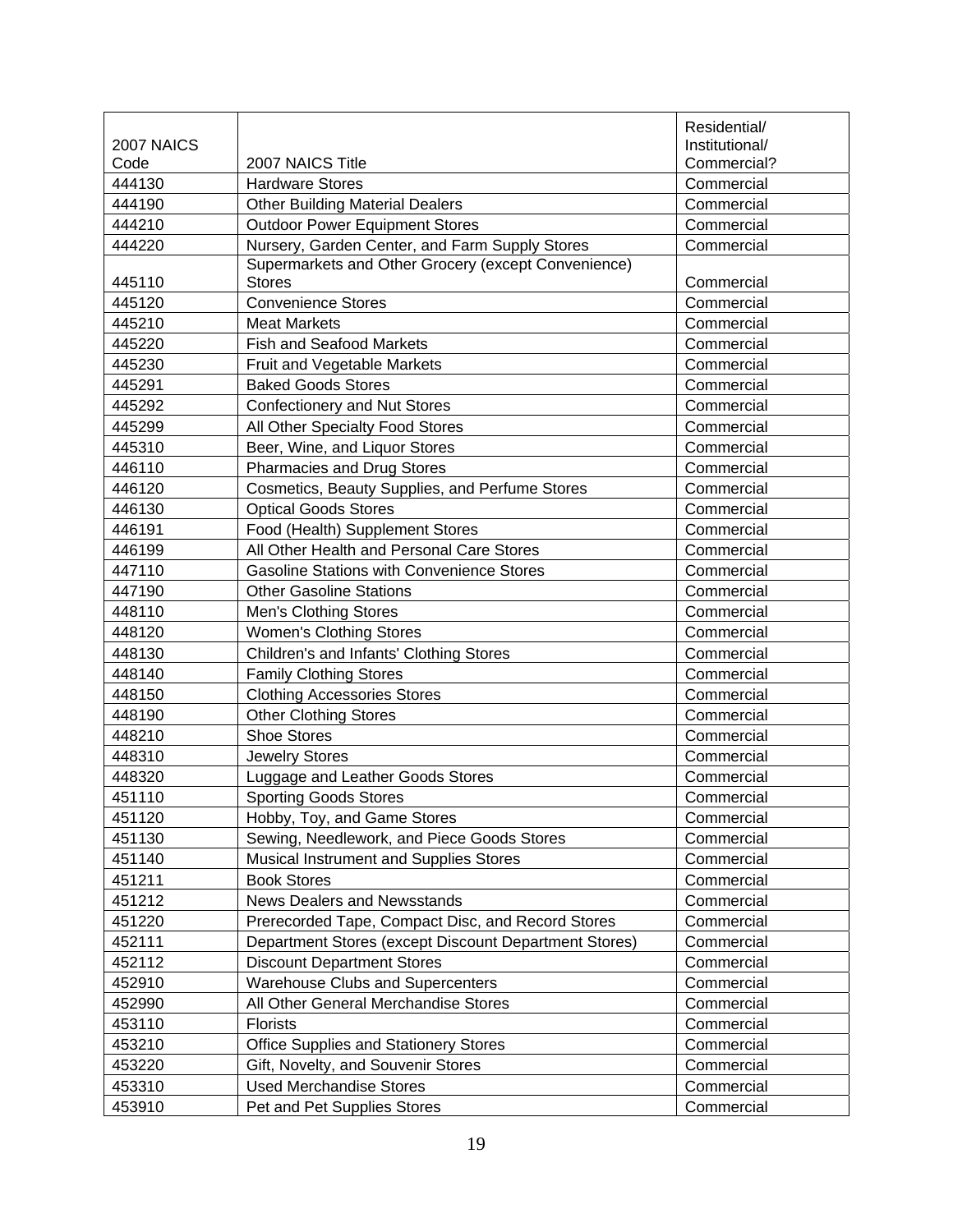|            |                                                                            | Residential/   |
|------------|----------------------------------------------------------------------------|----------------|
| 2007 NAICS |                                                                            | Institutional/ |
| Code       | 2007 NAICS Title                                                           | Commercial?    |
| 453920     | <b>Art Dealers</b>                                                         | Commercial     |
| 453930     | Manufactured (Mobile) Home Dealers                                         | Commercial     |
| 453991     | <b>Tobacco Stores</b>                                                      | Commercial     |
|            | All Other Miscellaneous Store Retailers (except Tobacco                    |                |
| 453998     | Stores)                                                                    | Commercial     |
| 454111     | <b>Electronic Shopping</b>                                                 | Commercial     |
| 454112     | <b>Electronic Auctions</b>                                                 | Commercial     |
| 454113     | <b>Mail-Order Houses</b>                                                   | Commercial     |
| 454210     | Vending Machine Operators                                                  | Commercial     |
| 454311     | <b>Heating Oil Dealers</b>                                                 | Commercial     |
| 454312     | Liquefied Petroleum Gas (Bottled Gas) Dealers                              | Commercial     |
| 454319     | <b>Other Fuel Dealers</b>                                                  | Commercial     |
| 454390     | <b>Other Direct Selling Establishments</b>                                 | Commercial     |
| 481111     | Scheduled Passenger Air Transportation                                     | No             |
| 481112     | Scheduled Freight Air Transportation                                       | <b>No</b>      |
| 481211     | Nonscheduled Chartered Passenger Air Transportation                        | No             |
| 481212     | Nonscheduled Chartered Freight Air Transportation                          | No             |
| 481219     | Other Nonscheduled Air Transportation                                      | No             |
| 482111     | Line-Haul Railroads                                                        | No             |
| 482112     | <b>Short Line Railroads</b>                                                | No             |
| 483111     | Deep Sea Freight Transportation                                            | No             |
| 483112     | Deep Sea Passenger Transportation                                          | <b>No</b>      |
| 483113     | Coastal and Great Lakes Freight Transportation                             | No             |
| 483114     | Coastal and Great Lakes Passenger Transportation                           | <b>No</b>      |
| 483211     | <b>Inland Water Freight Transportation</b>                                 | No             |
| 483212     | <b>Inland Water Passenger Transportation</b>                               | No             |
| 484110     | General Freight Trucking, Local                                            | <b>No</b>      |
| 484121     | General Freight Trucking, Long-Distance, Truckload                         | No             |
| 484122     | General Freight Trucking, Long-Distance, Less Than<br>Truckload            | No             |
| 484210     | Used Household and Office Goods Moving                                     | No             |
| 484220     | Specialized Freight (except Used Goods) Trucking, Local                    | No.            |
| 484230     | Specialized Freight (except Used Goods) Trucking, Long-<br><b>Distance</b> | No             |
| 485111     | <b>Mixed Mode Transit Systems</b>                                          | No             |
| 485112     | <b>Commuter Rail Systems</b>                                               | No             |
| 485113     | Bus and Other Motor Vehicle Transit Systems                                | No             |
| 485119     | Other Urban Transit Systems                                                | No             |
| 485210     | Interurban and Rural Bus Transportation                                    | No             |
| 485310     | <b>Taxi Service</b>                                                        | No             |
| 485320     | <b>Limousine Service</b>                                                   | No             |
| 485410     | School and Employee Bus Transportation                                     | No             |
| 485510     | <b>Charter Bus Industry</b>                                                | No             |
| 485991     | <b>Special Needs Transportation</b>                                        | No             |
| 485999     | All Other Transit and Ground Passenger Transportation                      | <b>No</b>      |
| 486110     | Pipeline Transportation of Crude Oil                                       | No             |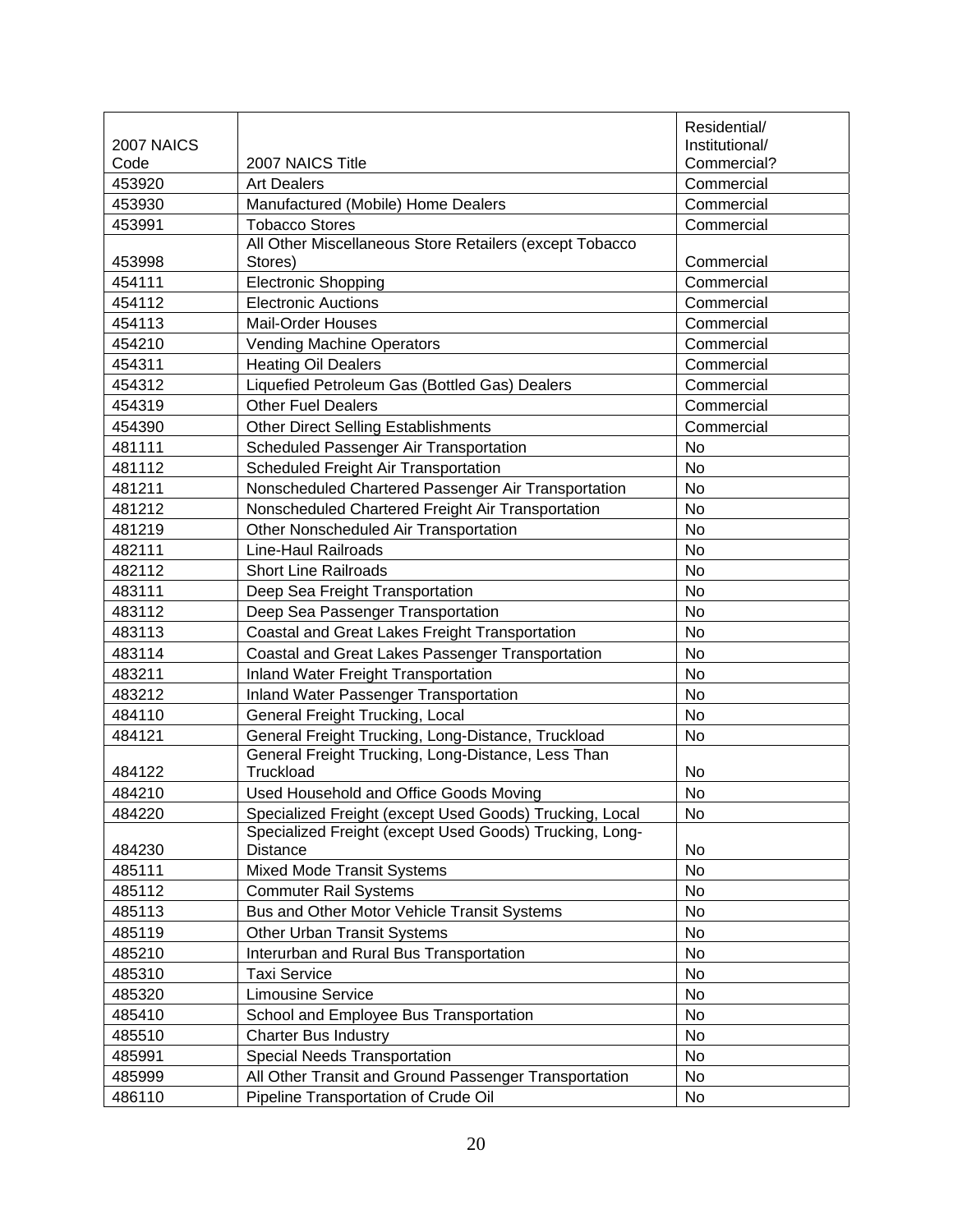|            |                                                       | Residential/   |
|------------|-------------------------------------------------------|----------------|
| 2007 NAICS |                                                       | Institutional/ |
| Code       | 2007 NAICS Title                                      | Commercial?    |
| 486210     | Pipeline Transportation of Natural Gas                | No             |
| 486910     | Pipeline Transportation of Refined Petroleum Products | No             |
| 486990     | All Other Pipeline Transportation                     | <b>No</b>      |
| 487110     | Scenic and Sightseeing Transportation, Land           | No             |
| 487210     | Scenic and Sightseeing Transportation, Water          | <b>No</b>      |
| 487990     | Scenic and Sightseeing Transportation, Other          | <b>No</b>      |
| 488111     | Air Traffic Control                                   | No             |
| 488119     | <b>Other Airport Operations</b>                       | No             |
| 488190     | Other Support Activities for Air Transportation       | <b>No</b>      |
| 488210     | Support Activities for Rail Transportation            | <b>No</b>      |
| 488310     | Port and Harbor Operations                            | <b>No</b>      |
| 488320     | Marine Cargo Handling                                 | <b>No</b>      |
| 488330     | Navigational Services to Shipping                     | No             |
| 488390     | Other Support Activities for Water Transportation     | No             |
| 488410     | Motor Vehicle Towing                                  | <b>No</b>      |
| 488490     | Other Support Activities for Road Transportation      | No             |
| 488510     | <b>Freight Transportation Arrangement</b>             | <b>No</b>      |
| 488991     | Packing and Crating                                   | No             |
| 488999     | All Other Support Activities for Transportation       | <b>No</b>      |
| 491110     | <b>Postal Service</b>                                 | Commercial     |
| 492110     | <b>Couriers and Express Delivery Services</b>         | Commercial     |
| 492210     | Local Messengers and Local Delivery                   | Commercial     |
| 493110     | General Warehousing and Storage                       | Commercial     |
| 493120     | Refrigerated Warehousing and Storage                  | Commercial     |
| 493130     | Farm Product Warehousing and Storage                  | Commercial     |
| 493190     | Other Warehousing and Storage                         | Commercial     |
| 511110     | <b>Newspaper Publishers</b>                           | Commercial     |
| 511120     | <b>Periodical Publishers</b>                          | Commercial     |
| 511130     | <b>Book Publishers</b>                                | Commercial     |
| 511140     | Directory and Mailing List Publishers                 | Commercial     |
| 511191     | <b>Greeting Card Publishers</b>                       | Commercial     |
| 511199     | All Other Publishers                                  | Commercial     |
| 511210     | Software Publishers                                   | Commercial     |
| 512110     | Motion Picture and Video Production                   | Commercial     |
| 512120     | Motion Picture and Video Distribution                 | Commercial     |
| 512131     | Motion Picture Theaters (except Drive-Ins)            | Commercial     |
| 512132     | <b>Drive-In Motion Picture Theaters</b>               | Commercial     |
| 512191     | Teleproduction and Other Postproduction Services      | Commercial     |
| 512199     | Other Motion Picture and Video Industries             | Commercial     |
| 512210     | <b>Record Production</b>                              | Commercial     |
| 512220     | Integrated Record Production/Distribution             | Commercial     |
| 512230     | <b>Music Publishers</b>                               | Commercial     |
| 512240     | <b>Sound Recording Studios</b>                        | Commercial     |
| 512290     | <b>Other Sound Recording Industries</b>               | Commercial     |
| 515111     | Radio Networks                                        | Commercial     |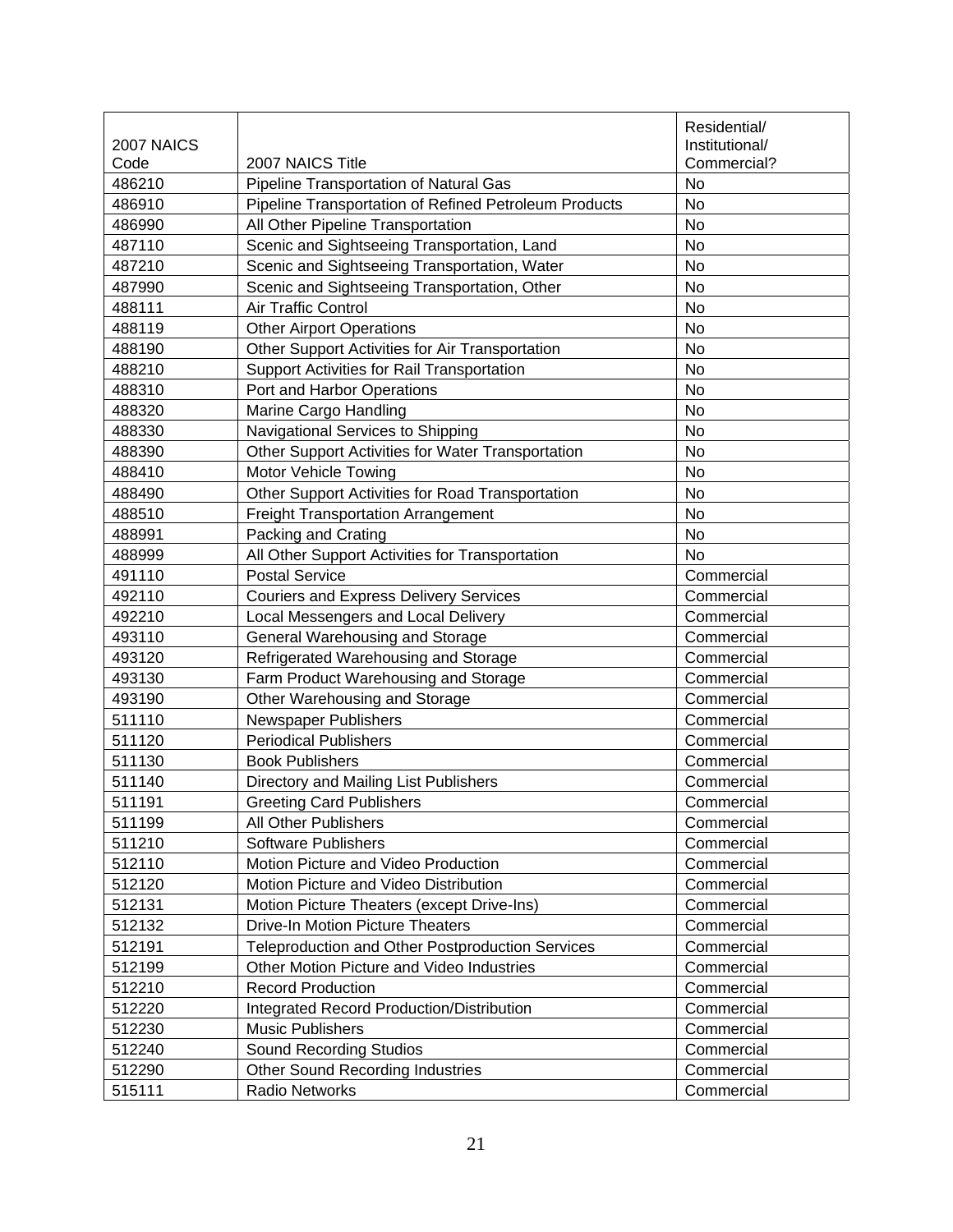|            |                                                           | Residential/   |
|------------|-----------------------------------------------------------|----------------|
| 2007 NAICS |                                                           | Institutional/ |
| Code       | 2007 NAICS Title                                          | Commercial?    |
| 515112     | <b>Radio Stations</b>                                     | Commercial     |
| 515120     | <b>Television Broadcasting</b>                            | Commercial     |
| 515210     | Cable and Other Subscription Programming                  | Commercial     |
| 517110     | <b>Wired Telecommunications Carriers</b>                  | Commercial     |
| 517210     | Wireless Telecommunications Carriers (except Satellite)   | Commercial     |
| 517410     | Satellite Telecommunications                              | Commercial     |
| 517911     | <b>Telecommunications Resellers</b>                       | Commercial     |
| 517919     | All Other Telecommunications                              | Commercial     |
| 518210     | Data Processing, Hosting, and Related Services            | Commercial     |
| 519110     | <b>News Syndicates</b>                                    | Commercial     |
| 519120     | <b>Libraries and Archives</b>                             | Institutional  |
|            | Internet Publishing and Broadcasting and Web Search       |                |
| 519130     | Portals                                                   | Commercial     |
| 519190     | All Other Information Services                            | Commercial     |
| 521110     | <b>Monetary Authorities - Central Bank</b>                | Commercial     |
| 522110     | <b>Commercial Banking</b>                                 | Commercial     |
| 522120     | Savings Institutions                                      | Commercial     |
| 522130     | <b>Credit Unions</b>                                      | Commercial     |
| 522190     | Other Depository Credit Intermediation                    | Commercial     |
| 522210     | <b>Credit Card Issuing</b>                                | Commercial     |
| 522220     | Sales Financing                                           | Commercial     |
| 522291     | <b>Consumer Lending</b>                                   | Commercial     |
| 522292     | <b>Real Estate Credit</b>                                 | Commercial     |
| 522293     | International Trade Financing                             | Commercial     |
| 522294     | Secondary Market Financing                                | Commercial     |
| 522298     | All Other Nondepository Credit Intermediation             | Commercial     |
| 522310     | Mortgage and Nonmortgage Loan Brokers                     | Commercial     |
|            | Financial Transactions Processing, Reserve, and           |                |
| 522320     | <b>Clearinghouse Activities</b>                           | Commercial     |
| 522390     | Other Activities Related to Credit Intermediation         | Commercial     |
| 523110     | <b>Investment Banking and Securities Dealing</b>          | Commercial     |
| 523120     | Securities Brokerage                                      | Commercial     |
| 523130     | <b>Commodity Contracts Dealing</b>                        | Commercial     |
| 523140     | <b>Commodity Contracts Brokerage</b>                      | Commercial     |
| 523210     | Securities and Commodity Exchanges                        | Commercial     |
| 523910     | Miscellaneous Intermediation                              | Commercial     |
| 523920     | Portfolio Management                                      | Commercial     |
| 523930     | <b>Investment Advice</b>                                  | Commercial     |
| 523991     | Trust, Fiduciary, and Custody Activities                  | Commercial     |
| 523999     | Miscellaneous Financial Investment Activities             | Commercial     |
| 524113     | Direct Life Insurance Carriers                            | Commercial     |
| 524114     | Direct Health and Medical Insurance Carriers              | Commercial     |
| 524126     | Direct Property and Casualty Insurance Carriers           | Commercial     |
| 524127     | <b>Direct Title Insurance Carriers</b>                    | Commercial     |
|            | Other Direct Insurance (except Life, Health, and Medical) |                |
| 524128     | Carriers                                                  | Commercial     |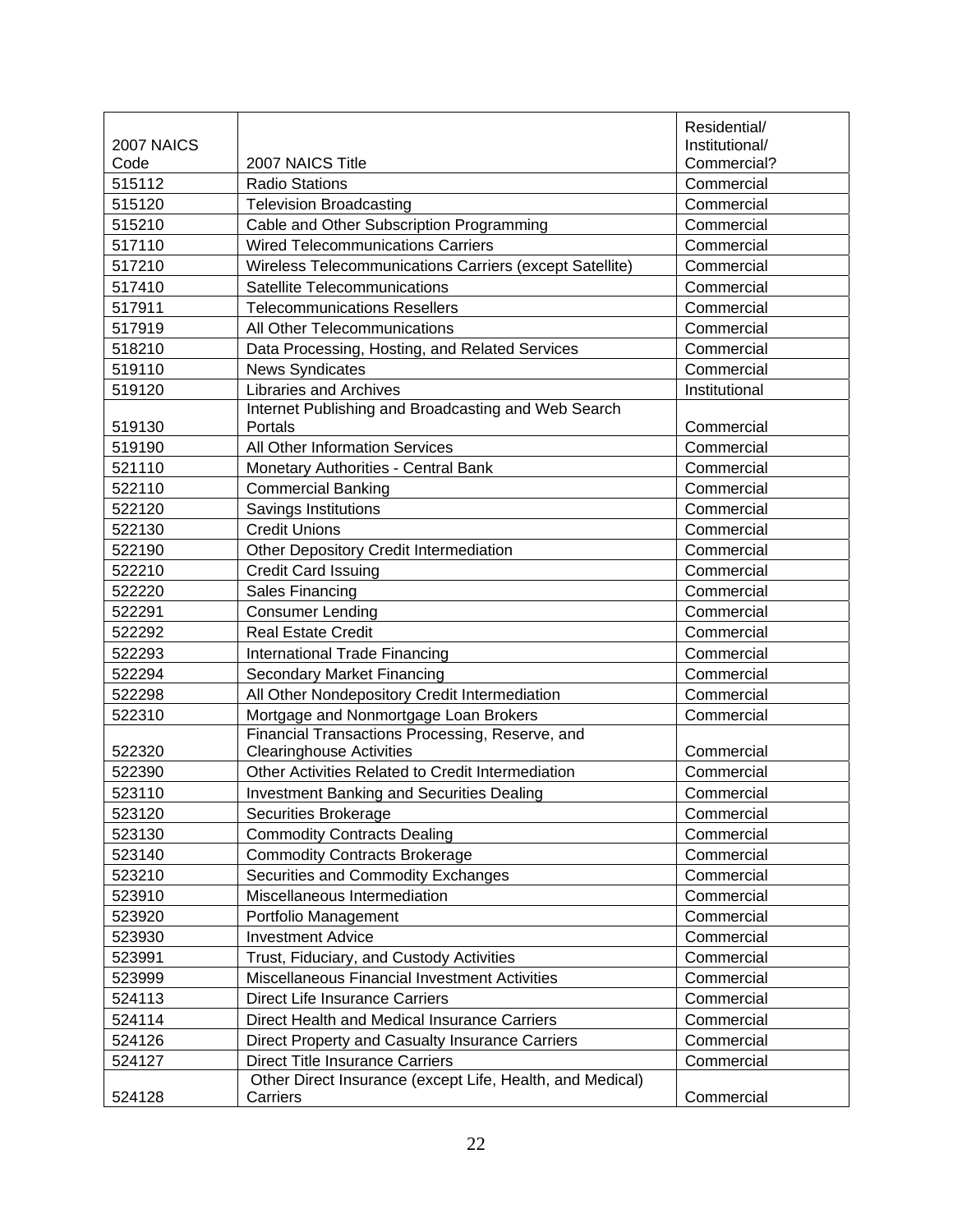|            |                                                                                         | Residential/   |
|------------|-----------------------------------------------------------------------------------------|----------------|
| 2007 NAICS |                                                                                         | Institutional/ |
| Code       | 2007 NAICS Title                                                                        | Commercial?    |
| 524130     | <b>Reinsurance Carriers</b>                                                             | Commercial     |
| 524210     | Insurance Agencies and Brokerages                                                       | Commercial     |
| 524291     | <b>Claims Adjusting</b>                                                                 | Commercial     |
| 524292     | Third Party Administration of Insurance and Pension Funds                               | Commercial     |
| 524298     | All Other Insurance Related Activities                                                  | Commercial     |
| 525110     | <b>Pension Funds</b>                                                                    | Commercial     |
| 525120     | Health and Welfare Funds                                                                | Commercial     |
| 525190     | <b>Other Insurance Funds</b>                                                            | Commercial     |
| 525910     | <b>Open-End Investment Funds</b>                                                        | Commercial     |
| 525920     | Trusts, Estates, and Agency Accounts                                                    | Commercial     |
| 525990     | <b>Other Financial Vehicles</b>                                                         | Commercial     |
| 531110     | Lessors of Residential Buildings and Dwellings                                          | Commercial     |
| 531120     | Lessors of Nonresidential Buildings (except Miniwarehouses)                             | Commercial     |
| 531130     | Lessors of Miniwarehouses and Self-Storage Units                                        | Commercial     |
| 531190     | Lessors of Other Real Estate Property                                                   | Commercial     |
| 531210     | Offices of Real Estate Agents and Brokers                                               | Commercial     |
| 531311     | <b>Residential Property Managers</b>                                                    | Commercial     |
| 531312     | Nonresidential Property Managers                                                        | Commercial     |
| 531320     | <b>Offices of Real Estate Appraisers</b>                                                | Commercial     |
| 531390     | Other Activities Related to Real Estate                                                 | Commercial     |
| 532111     | Passenger Car Rental                                                                    | Commercial     |
| 532112     | Passenger Car Leasing                                                                   | Commercial     |
|            | Truck, Utility Trailer, and RV (Recreational Vehicle) Rental                            |                |
| 532120     | and Leasing                                                                             | Commercial     |
| 532210     | <b>Consumer Electronics and Appliances Rental</b>                                       | Commercial     |
| 532220     | <b>Formal Wear and Costume Rental</b>                                                   | Commercial     |
| 532230     | Video Tape and Disc Rental                                                              | Commercial     |
| 532291     | Home Health Equipment Rental                                                            | Commercial     |
| 532292     | <b>Recreational Goods Rental</b>                                                        | Commercial     |
| 532299     | All Other Consumer Goods Rental                                                         | Commercial     |
| 532310     | <b>General Rental Centers</b>                                                           | Commercial     |
|            | Commercial Air, Rail, and Water Transportation Equipment                                |                |
| 532411     | <b>Rental and Leasing</b>                                                               | Commercial     |
| 532412     | Construction, Mining, and Forestry Machinery and<br><b>Equipment Rental and Leasing</b> | Commercial     |
| 532420     | Office Machinery and Equipment Rental and Leasing                                       | Commercial     |
|            | Other Commercial and Industrial Machinery and Equipment                                 |                |
| 532490     | <b>Rental and Leasing</b>                                                               | Commercial     |
|            | Lessors of Nonfinancial Intangible Assets (except                                       |                |
| 533110     | Copyrighted Works)                                                                      | Commercial     |
| 541110     | Offices of Lawyers                                                                      | Commercial     |
| 541120     | <b>Offices of Notaries</b>                                                              | Commercial     |
| 541191     | <b>Title Abstract and Settlement Offices</b>                                            | Commercial     |
| 541199     | All Other Legal Services                                                                | Commercial     |
| 541211     | <b>Offices of Certified Public Accountants</b>                                          | Commercial     |
| 541213     | <b>Tax Preparation Services</b>                                                         | Commercial     |
| 541214     | <b>Payroll Services</b>                                                                 | Commercial     |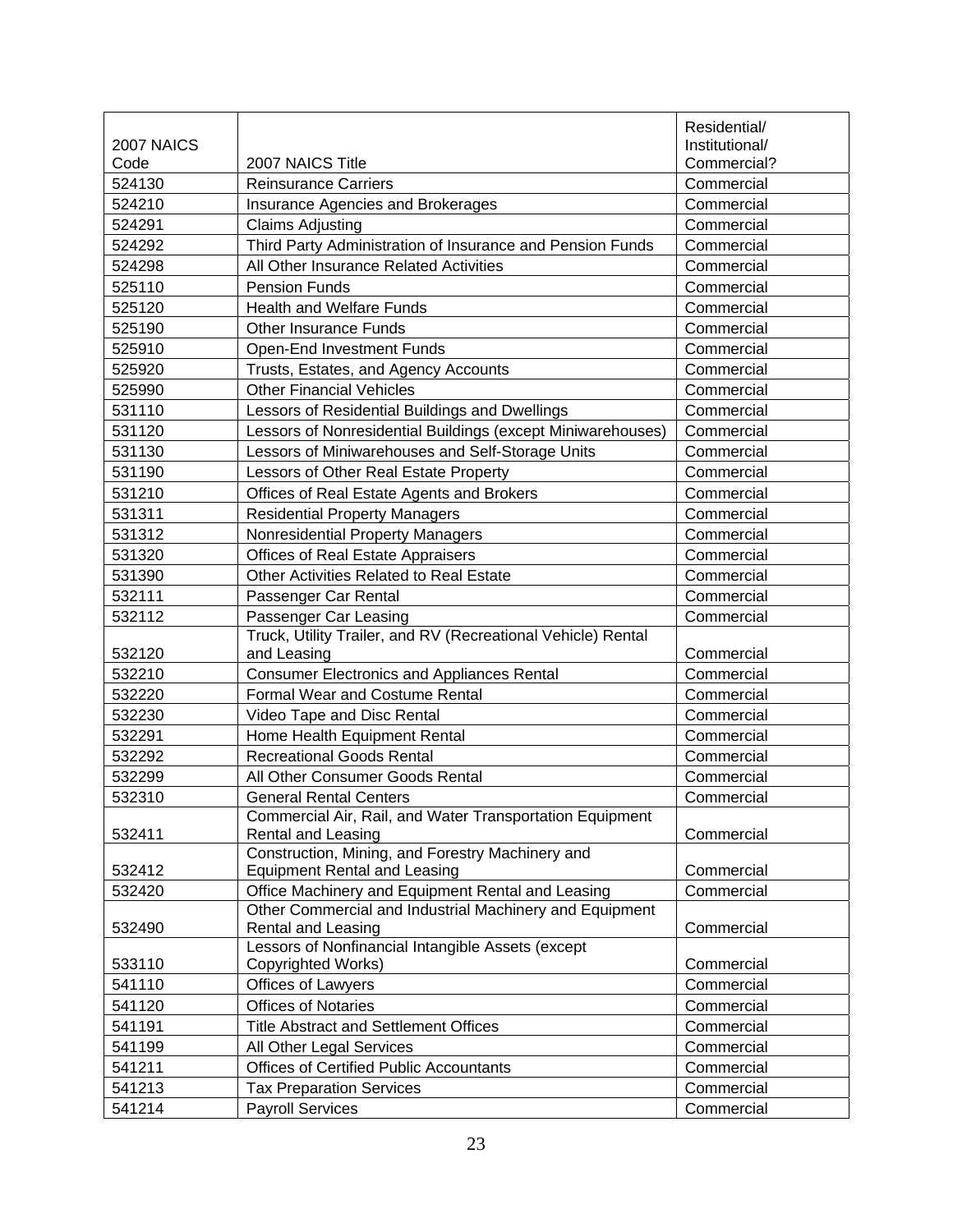|            |                                                                                                   | Residential/   |
|------------|---------------------------------------------------------------------------------------------------|----------------|
| 2007 NAICS |                                                                                                   | Institutional/ |
| Code       | 2007 NAICS Title                                                                                  | Commercial?    |
| 541219     | <b>Other Accounting Services</b>                                                                  | Commercial     |
| 541310     | <b>Architectural Services</b>                                                                     | Commercial     |
| 541320     | Landscape Architectural Services                                                                  | Commercial     |
| 541330     | <b>Engineering Services</b>                                                                       | Commercial     |
| 541340     | <b>Drafting Services</b>                                                                          | Commercial     |
| 541350     | <b>Building Inspection Services</b>                                                               | Commercial     |
| 541360     | Geophysical Surveying and Mapping Services                                                        | Commercial     |
| 541370     | Surveying and Mapping (except Geophysical) Services                                               | Commercial     |
| 541380     | <b>Testing Laboratories</b>                                                                       | Commercial     |
| 541410     | <b>Interior Design Services</b>                                                                   | Commercial     |
| 541420     | <b>Industrial Design Services</b>                                                                 | Commercial     |
| 541430     | <b>Graphic Design Services</b>                                                                    | Commercial     |
| 541490     | <b>Other Specialized Design Services</b>                                                          | Commercial     |
| 541511     | <b>Custom Computer Programming Services</b>                                                       | Commercial     |
| 541512     | <b>Computer Systems Design Services</b>                                                           | Commercial     |
| 541513     | <b>Computer Facilities Management Services</b>                                                    | Commercial     |
| 541519     | <b>Other Computer Related Services</b>                                                            | Commercial     |
|            | Administrative Management and General Management                                                  |                |
| 541611     | <b>Consulting Services</b>                                                                        | Commercial     |
| 541612     | Human Resources Consulting Services                                                               | Commercial     |
| 541613     | <b>Marketing Consulting Services</b>                                                              | Commercial     |
|            | Process, Physical Distribution, and Logistics Consulting                                          |                |
| 541614     | <b>Services</b>                                                                                   | Commercial     |
| 541618     | <b>Other Management Consulting Services</b>                                                       | Commercial     |
| 541620     | <b>Environmental Consulting Services</b>                                                          | Commercial     |
| 541690     | Other Scientific and Technical Consulting Services                                                | Commercial     |
| 541711     | Research and Development in Biotechnology                                                         | Commercial     |
| 541712     | Reseach and Development in the Physical, Engineering, and<br>Life Sciences (except Biotechnology) | Commercial     |
|            | Research and Development in the Social Sciences and                                               |                |
| 541720     | Humanities                                                                                        | Commercial     |
| 541810     | <b>Advertising Agencies</b>                                                                       | Commercial     |
| 541820     | <b>Public Relations Agencies</b>                                                                  | Commercial     |
| 541830     | <b>Media Buying Agencies</b>                                                                      | Commercial     |
| 541840     | Media Representatives                                                                             | Commercial     |
| 541850     | <b>Display Advertising</b>                                                                        | Commercial     |
| 541860     | <b>Direct Mail Advertising</b>                                                                    | Commercial     |
| 541870     | <b>Advertising Material Distribution Services</b>                                                 | Commercial     |
| 541890     | Other Services Related to Advertising                                                             | Commercial     |
| 541910     | Marketing Research and Public Opinion Polling                                                     | Commercial     |
| 541921     | Photography Studios, Portrait                                                                     | Commercial     |
| 541922     | Commercial Photography                                                                            | Commercial     |
| 541930     | <b>Translation and Interpretation Services</b>                                                    | Commercial     |
| 541940     | <b>Veterinary Services</b>                                                                        | Commercial     |
| 541990     | All Other Professional, Scientific, and Technical Services                                        | Commercial     |
| 551111     | <b>Offices of Bank Holding Companies</b>                                                          | Commercial     |
|            |                                                                                                   |                |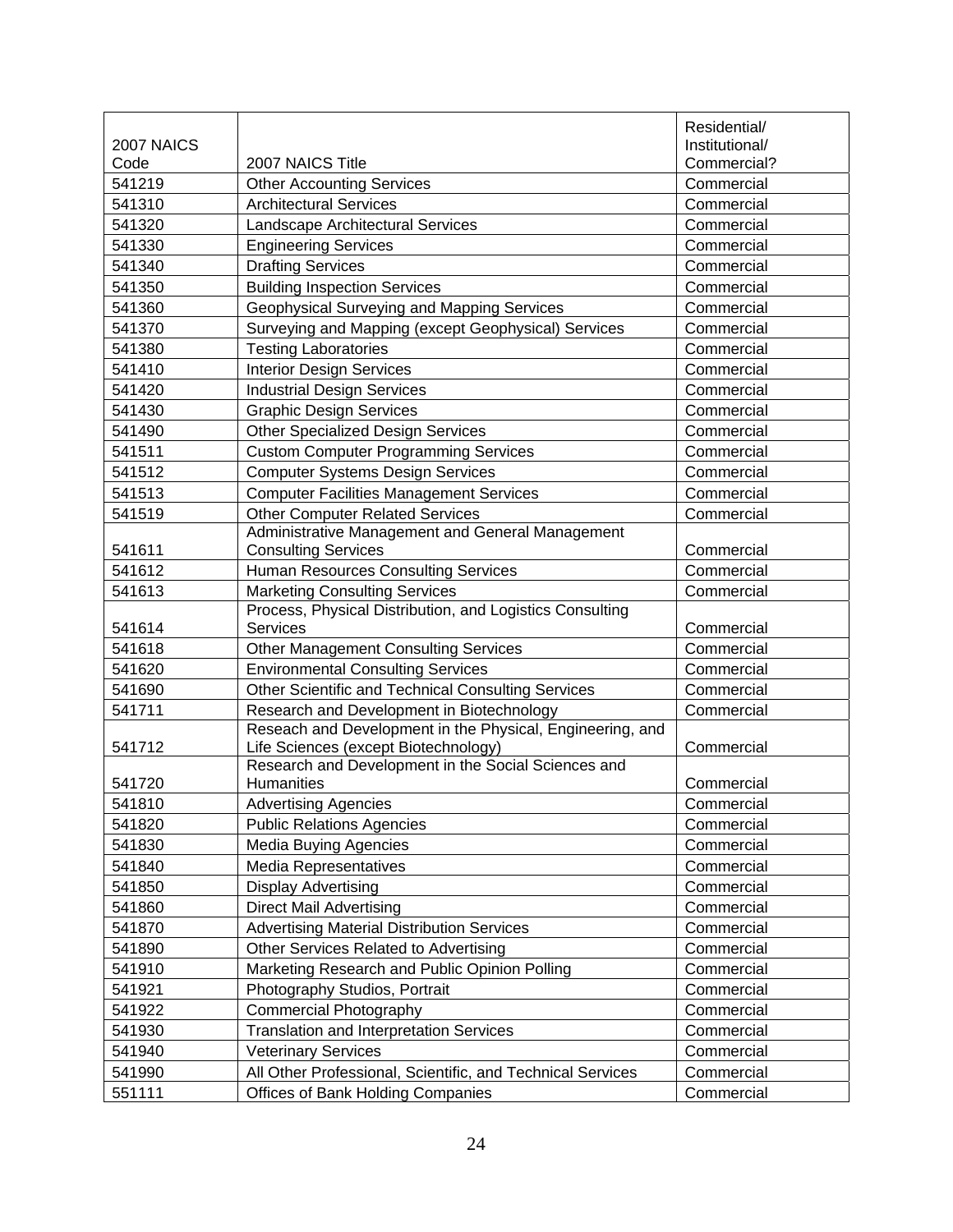|            |                                                       | Residential/   |
|------------|-------------------------------------------------------|----------------|
| 2007 NAICS |                                                       | Institutional/ |
| Code       | 2007 NAICS Title                                      | Commercial?    |
| 551112     | Offices of Other Holding Companies                    | Commercial     |
| 551114     | Corporate, Subsidiary, and Regional Managing Offices  | Commercial     |
| 561110     | <b>Office Administrative Services</b>                 | Commercial     |
| 561210     | <b>Facilities Support Services</b>                    | Commercial     |
| 561311     | <b>Employment Placement Agencies</b>                  | Commercial     |
| 561312     | <b>Executive Search Services</b>                      | Commercial     |
| 561320     | <b>Temporary Help Services</b>                        | Commercial     |
| 561330     | Professional Employer Organizations                   | Commercial     |
| 561410     | <b>Document Preparation Services</b>                  | Commercial     |
| 561421     | <b>Telephone Answering Services</b>                   | Commercial     |
| 561422     | Telemarketing Bureaus and Other Contact Centers       | Commercial     |
| 561431     | <b>Private Mail Centers</b>                           | Commercial     |
| 561439     | Other Business Service Centers (including Copy Shops) | Commercial     |
| 561440     | <b>Collection Agencies</b>                            | Commercial     |
| 561450     | <b>Credit Bureaus</b>                                 | Commercial     |
| 561491     | <b>Repossession Services</b>                          | Commercial     |
| 561492     | <b>Court Reporting and Stenotype Services</b>         | Commercial     |
| 561499     | All Other Business Support Services                   | Commercial     |
| 561510     | <b>Travel Agencies</b>                                | Commercial     |
| 561520     | <b>Tour Operators</b>                                 | Commercial     |
| 561591     | <b>Convention and Visitors Bureaus</b>                | Commercial     |
| 561599     | All Other Travel Arrangement and Reservation Services | Commercial     |
| 561611     | <b>Investigation Services</b>                         | Commercial     |
| 561612     | Security Guards and Patrol Services                   | Commercial     |
| 561613     | <b>Armored Car Services</b>                           | Commercial     |
| 561621     | Security Systems Services (except Locksmiths)         | Commercial     |
| 561622     | Locksmiths                                            | Commercial     |
| 561710     | <b>Exterminating and Pest Control Services</b>        | Commercial     |
| 561720     | <b>Janitorial Services</b>                            | Commercial     |
| 561730     | <b>Landscaping Services</b>                           | Commercial     |
| 561740     | <b>Carpet and Upholstery Cleaning Services</b>        | Commercial     |
| 561790     | Other Services to Buildings and Dwellings             | Commercial     |
| 561910     | Packaging and Labeling Services                       | Commercial     |
| 561920     | Convention and Trade Show Organizers                  | Commercial     |
| 561990     | All Other Support Services                            | Commercial     |
| 562111     | Solid Waste Collection                                | No             |
| 562112     | <b>Hazardous Waste Collection</b>                     | <b>No</b>      |
| 562119     | <b>Other Waste Collection</b>                         | No             |
| 562211     | Hazardous Waste Treatment and Disposal                | No             |
| 562212     | Solid Waste Landfill                                  | No             |
| 562213     | Solid Waste Combustors and Incinerators               | No             |
| 562219     | Other Nonhazardous Waste Treatment and Disposal       | No             |
| 562910     | <b>Remediation Services</b>                           | No             |
| 562920     | <b>Materials Recovery Facilities</b>                  | No             |
| 562991     | Septic Tank and Related Services                      | No             |
|            |                                                       |                |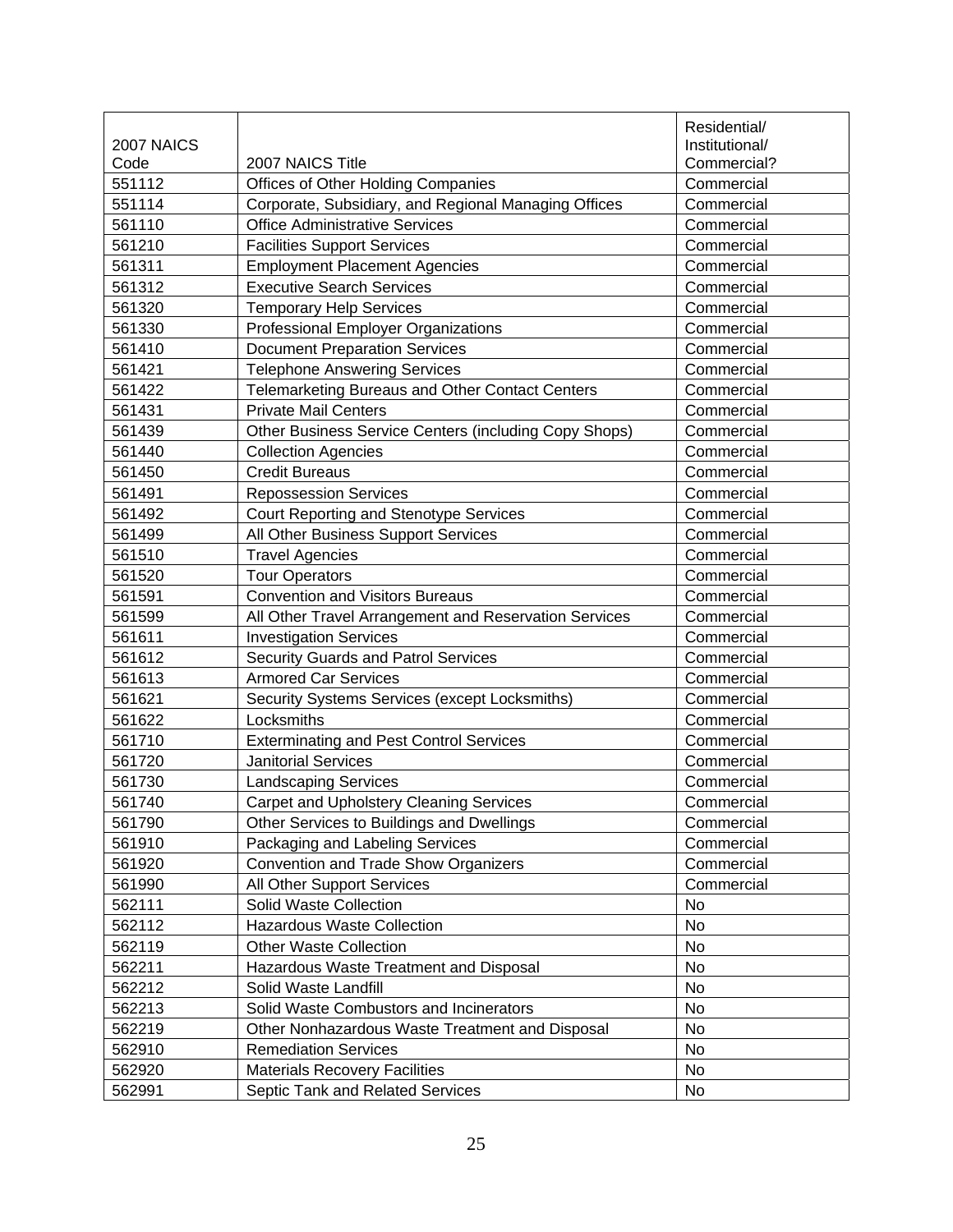|            |                                                                 | Residential/   |
|------------|-----------------------------------------------------------------|----------------|
| 2007 NAICS |                                                                 | Institutional/ |
| Code       | 2007 NAICS Title                                                | Commercial?    |
| 562998     | All Other Miscellaneous Waste Management Services               | No             |
| 611110     | <b>Elementary and Secondary Schools</b>                         | Institutional  |
| 611210     | Junior Colleges                                                 | Institutional  |
| 611310     | Colleges, Universities, and Professional Schools                | Institutional  |
| 611410     | <b>Business and Secretarial Schools</b>                         | Institutional  |
| 611420     | <b>Computer Training</b>                                        | Institutional  |
| 611430     | Professional and Management Development Training                | Institutional  |
| 611511     | <b>Cosmetology and Barber Schools</b>                           | Institutional  |
| 611512     | <b>Flight Training</b>                                          | Institutional  |
| 611513     | Apprenticeship Training                                         | Institutional  |
| 611519     | <b>Other Technical and Trade Schools</b>                        | Institutional  |
| 611610     | <b>Fine Arts Schools</b>                                        | Institutional  |
| 611620     | Sports and Recreation Instruction                               | Institutional  |
| 611630     | Language Schools                                                | Institutional  |
| 611691     | <b>Exam Preparation and Tutoring</b>                            | Institutional  |
| 611692     | <b>Automobile Driving Schools</b>                               | Institutional  |
| 611699     | All Other Miscellaneous Schools and Instruction                 | Institutional  |
| 611710     | <b>Educational Support Services</b>                             | Institutional  |
| 621111     | Offices of Physicians (except Mental Health Specialists)        | Institutional  |
| 621112     | Offices of Physicians, Mental Health Specialists                | Institutional  |
| 621210     | <b>Offices of Dentists</b>                                      | Institutional  |
| 621310     | Offices of Chiropractors                                        | Institutional  |
| 621320     | <b>Offices of Optometrists</b>                                  | Institutional  |
| 621330     | Offices of Mental Health Practitioners (except Physicians)      | Institutional  |
|            | Offices of Physical, Occupational and Speech Therapists,        |                |
| 621340     | and Audiologists                                                | Institutional  |
| 621391     | <b>Offices of Podiatrists</b>                                   | Institutional  |
| 621399     | Offices of All Other Miscellaneous Health Practitioners         | Institutional  |
| 621410     | <b>Family Planning Centers</b>                                  | Institutional  |
| 621420     | Outpatient Mental Health and Substance Abuse Centers            | Institutional  |
| 621491     | <b>HMO Medical Centers</b>                                      | Institutional  |
| 621492     | <b>Kidney Dialysis Centers</b>                                  | Institutional  |
| 621493     | Freestanding Ambulatory Surgical and Emergency Centers          | Institutional  |
| 621498     | All Other Outpatient Care Centers                               | Institutional  |
| 621511     | <b>Medical Laboratories</b>                                     | Institutional  |
| 621512     | <b>Diagnostic Imaging Centers</b>                               | Institutional  |
| 621610     | Home Health Care Services                                       | Institutional  |
| 621910     | <b>Ambulance Services</b>                                       | Institutional  |
| 621991     | Blood and Organ Banks                                           | Institutional  |
| 621999     | All Other Miscellaneous Ambulatory Health Care Services         | Institutional  |
| 622110     | <b>General Medical and Surgical Hospitals</b>                   | Institutional  |
| 622210     | Psychiatric and Substance Abuse Hospitals                       | Institutional  |
| 622310     | Specialty (except Psychiatric and Substance Abuse)<br>Hospitals | Institutional  |
| 623110     | <b>Nursing Care Facilities</b>                                  | Institutional  |
|            |                                                                 |                |
| 623210     | <b>Residential Mental Retardation Facilities</b>                | Institutional  |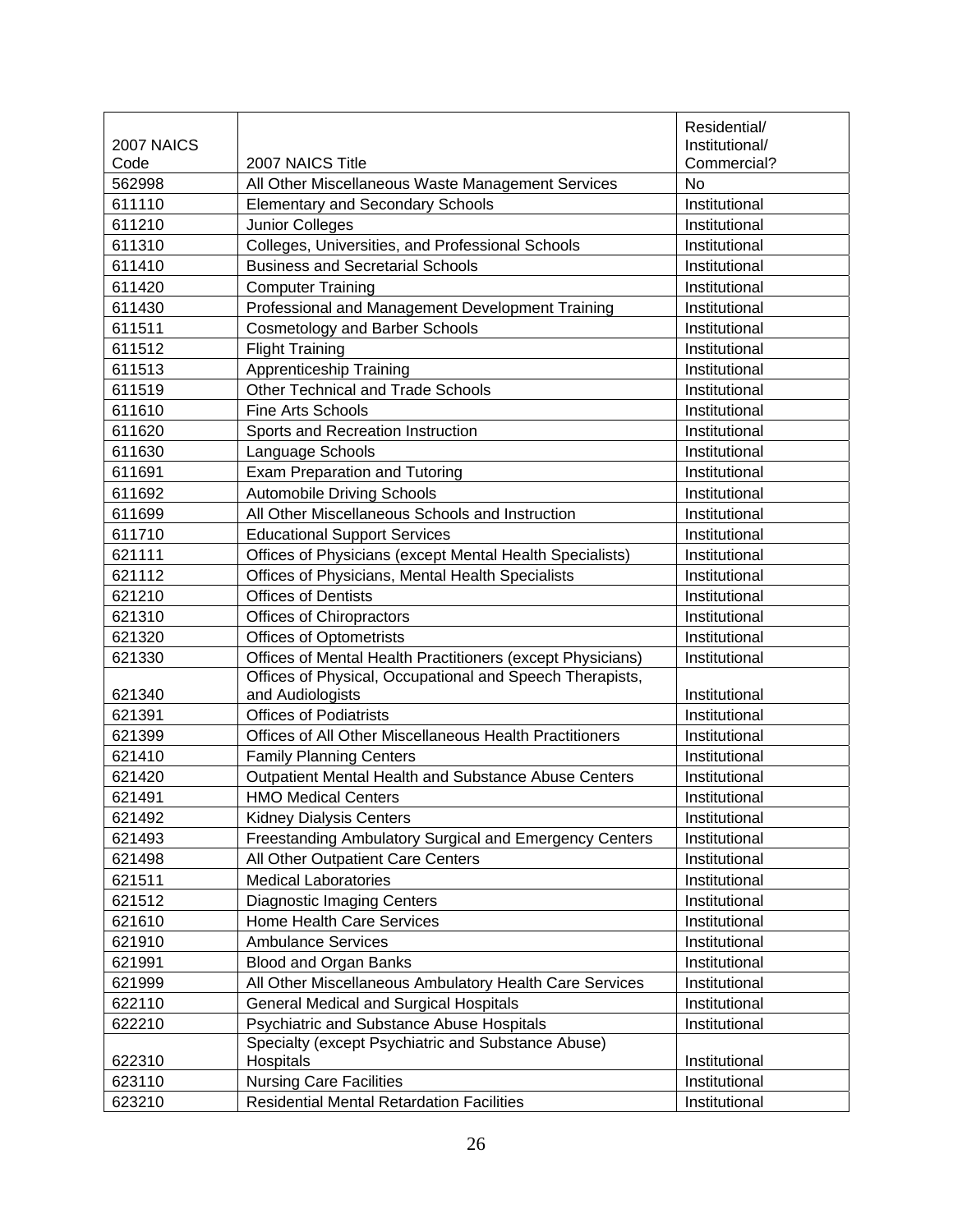|            |                                                                                             | Residential/           |
|------------|---------------------------------------------------------------------------------------------|------------------------|
| 2007 NAICS |                                                                                             | Institutional/         |
| Code       | 2007 NAICS Title                                                                            | Commercial?            |
| 623220     | Residential Mental Health and Substance Abuse Facilities                                    | Institutional          |
| 623311     | <b>Continuing Care Retirement Communities</b>                                               | Institutional          |
| 623312     | Homes for the Elderly                                                                       | Institutional          |
| 623990     | <b>Other Residential Care Facilities</b>                                                    | Institutional          |
| 624110     | <b>Child and Youth Services</b>                                                             | Institutional          |
| 624120     | Services for the Elderly and Persons with Disabilities                                      | Institutional          |
| 624190     | Other Individual and Family Services                                                        | Institutional          |
| 624210     | <b>Community Food Services</b>                                                              | Institutional          |
| 624221     | <b>Temporary Shelters</b>                                                                   | Institutional          |
| 624229     | <b>Other Community Housing Services</b>                                                     | Institutional          |
| 624230     | <b>Emergency and Other Relief Services</b>                                                  | Institutional          |
| 624310     | <b>Vocational Rehabilitation Services</b>                                                   | Institutional          |
| 624410     | <b>Child Day Care Services</b>                                                              | Institutional          |
| 711110     | <b>Theater Companies and Dinner Theaters</b>                                                | Commercial             |
| 711120     | <b>Dance Companies</b>                                                                      | Commercial             |
| 711130     | <b>Musical Groups and Artists</b>                                                           | Commercial             |
| 711190     | Other Performing Arts Companies                                                             | Commercial             |
| 711211     | Sports Teams and Clubs                                                                      | Commercial             |
| 711212     | Racetracks                                                                                  | Commercial             |
| 711219     | <b>Other Spectator Sports</b>                                                               | Commercial             |
|            | Promoters of Performing Arts, Sports, and Similar Events                                    |                        |
| 711310     | with Facilities                                                                             | Commercial             |
|            | Promoters of Performing Arts, Sports, and Similar Events                                    |                        |
| 711320     | without Facilities                                                                          | Commercial             |
| 711410     | Agents and Managers for Artists, Athletes, Entertainers, and<br><b>Other Public Figures</b> | Commercial             |
| 711510     | Independent Artists, Writers, and Performers                                                | Commercial             |
|            |                                                                                             | Commercial/Institution |
| 712110     | <b>Museums</b>                                                                              | al                     |
|            |                                                                                             | Commercial/Institution |
| 712120     | <b>Historical Sites</b>                                                                     | al                     |
| 712130     | Zoos and Botanical Gardens                                                                  | Commercial             |
| 712190     | Nature Parks and Other Similar Institutions                                                 | Commercial             |
| 713110     | Amusement and Theme Parks                                                                   | Commercial             |
| 713120     | <b>Amusement Arcades</b>                                                                    | Commercial             |
| 713210     | Casinos (except Casino Hotels)                                                              | Commercial             |
| 713290     | <b>Other Gambling Industries</b>                                                            | Commercial             |
| 713910     | Golf Courses and Country Clubs                                                              | Commercial             |
| 713920     | <b>Skiing Facilities</b>                                                                    | Commercial             |
| 713930     | Marinas                                                                                     | Commercial             |
| 713940     | <b>Fitness and Recreational Sports Centers</b>                                              | Commercial             |
| 713950     | <b>Bowling Centers</b>                                                                      | Commercial             |
| 713990     | All Other Amusement and Recreation Industries                                               | Commercial             |
| 721110     | Hotels (except Casino Hotels) and Motels                                                    | Commercial             |
| 721120     | Casino Hotels                                                                               | Commercial             |
| 721191     | Bed-and-Breakfast Inns                                                                      | Commercial             |
| 721199     | All Other Traveler Accommodation                                                            | Commercial             |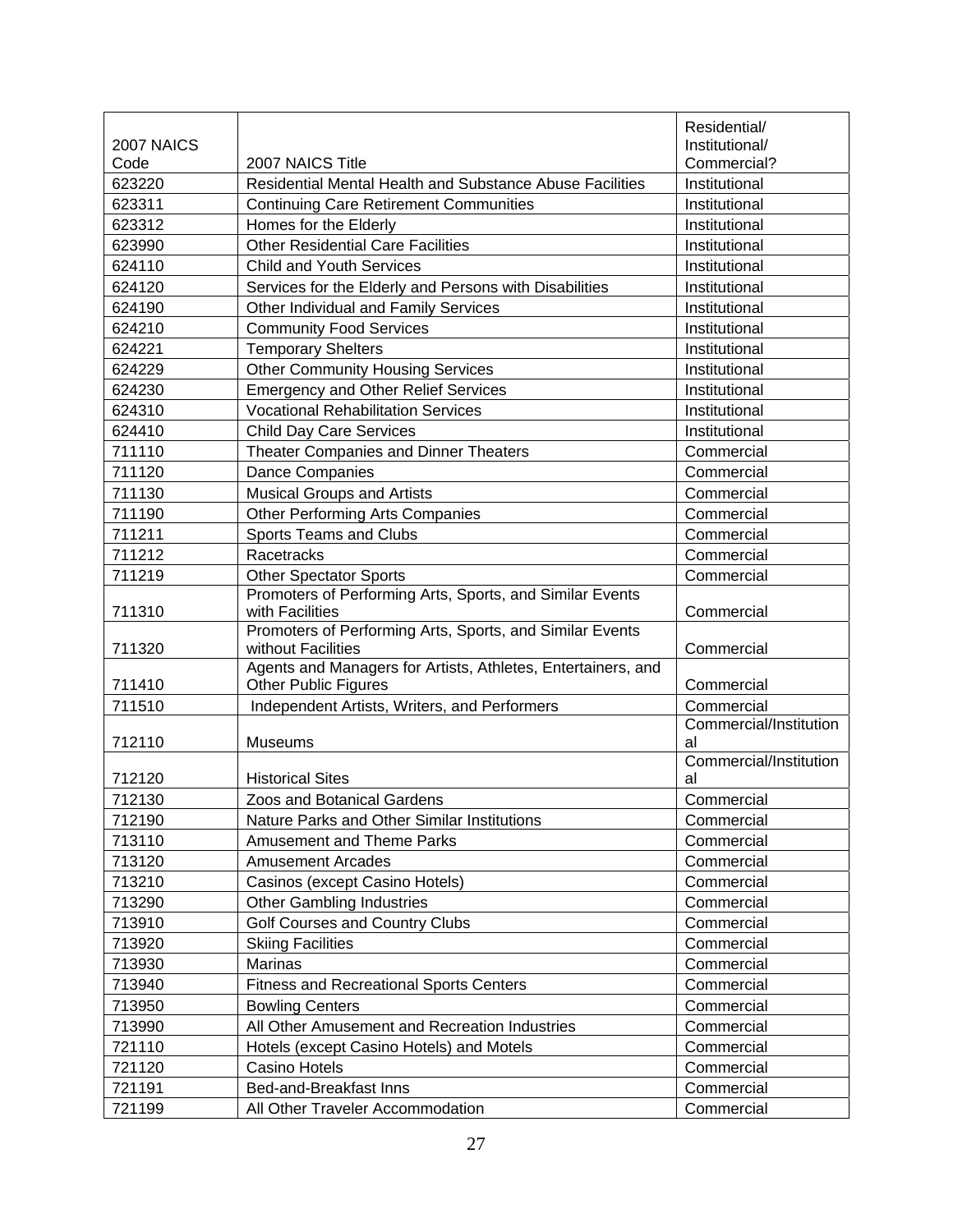|            |                                                                          | Residential/   |
|------------|--------------------------------------------------------------------------|----------------|
| 2007 NAICS |                                                                          | Institutional/ |
| Code       | 2007 NAICS Title                                                         | Commercial?    |
| 721211     | RV (Recreational Vehicle) Parks and Campgrounds                          | Commercial     |
| 721214     | Recreational and Vacation Camps (except Campgrounds)                     | Commercial     |
| 721310     | Rooming and Boarding Houses                                              | Commercial     |
| 722110     | <b>Full-Service Restaurants</b>                                          | Commercial     |
| 722211     | <b>Limited-Service Restaurants</b>                                       | Commercial     |
| 722212     | Cafeterias, Grill Buffets, and Buffets                                   | Commercial     |
| 722213     | Snack and Nonalcoholic Beverage Bars                                     | Commercial     |
| 722310     | <b>Food Service Contractors</b>                                          | Commercial     |
| 722320     | Caterers                                                                 | Commercial     |
| 722330     | <b>Mobile Food Services</b>                                              | Commercial     |
| 722410     | Drinking Places (Alcoholic Beverages)                                    | Commercial     |
| 811111     | <b>General Automotive Repair</b>                                         | Commercial     |
| 811112     | Automotive Exhaust System Repair                                         | Commercial     |
| 811113     | Automotive Transmission Repair                                           | Commercial     |
|            | Other Automotive Mechanical and Electrical Repair and                    |                |
| 811118     | Maintenance                                                              | Commercial     |
|            | Automotive Body, Paint, and Interior Repair and                          |                |
| 811121     | Maintenance                                                              | Commercial     |
| 811122     | <b>Automotive Glass Replacement Shops</b>                                | Commercial     |
| 811191     | Automotive Oil Change and Lubrication Shops                              | Commercial     |
| 811192     | Car Washes                                                               | Commercial     |
| 811198     | All Other Automotive Repair and Maintenance                              | Commercial     |
| 811211     | <b>Consumer Electronics Repair and Maintenance</b>                       | Commercial     |
| 811212     | Computer and Office Machine Repair and Maintenance                       | Commercial     |
| 811213     | Communication Equipment Repair and Maintenance                           | Commercial     |
|            | Other Electronic and Precision Equipment Repair and                      |                |
| 811219     | Maintenance<br>Commercial and Industrial Machinery and Equipment (except | Commercial     |
| 811310     | Automotive and Electronic) Repair and Maintenance                        | Commercial     |
| 811411     | Home and Garden Equipment Repair and Maintenance                         | Commercial     |
| 811412     | Appliance Repair and Maintenance                                         | Commercial     |
| 811420     | Reupholstery and Furniture Repair                                        | Commercial     |
| 811430     | Footwear and Leather Goods Repair                                        | Commercial     |
|            | Other Personal and Household Goods Repair and                            |                |
| 811490     | Maintenance                                                              | Commercial     |
| 812111     | <b>Barber Shops</b>                                                      | Commercial     |
| 812112     | <b>Beauty Salons</b>                                                     | Commercial     |
| 812113     | <b>Nail Salons</b>                                                       | Commercial     |
| 812191     | Diet and Weight Reducing Centers                                         | Commercial     |
| 812199     | <b>Other Personal Care Services</b>                                      | Commercial     |
| 812210     | <b>Funeral Homes and Funeral Services</b>                                | Commercial     |
| 812220     | <b>Cemeteries and Crematories</b>                                        | Commercial     |
| 812310     | Coin-Operated Laundries and Drycleaners                                  | Commercial     |
| 812320     | Drycleaning and Laundry Services (except Coin-Operated)                  | Commercial     |
| 812331     | <b>Linen Supply</b>                                                      | Commercial     |
| 812332     | <b>Industrial Launderers</b>                                             | Commercial     |
| 812910     | Pet Care (except Veterinary) Services                                    | Commercial     |
|            |                                                                          |                |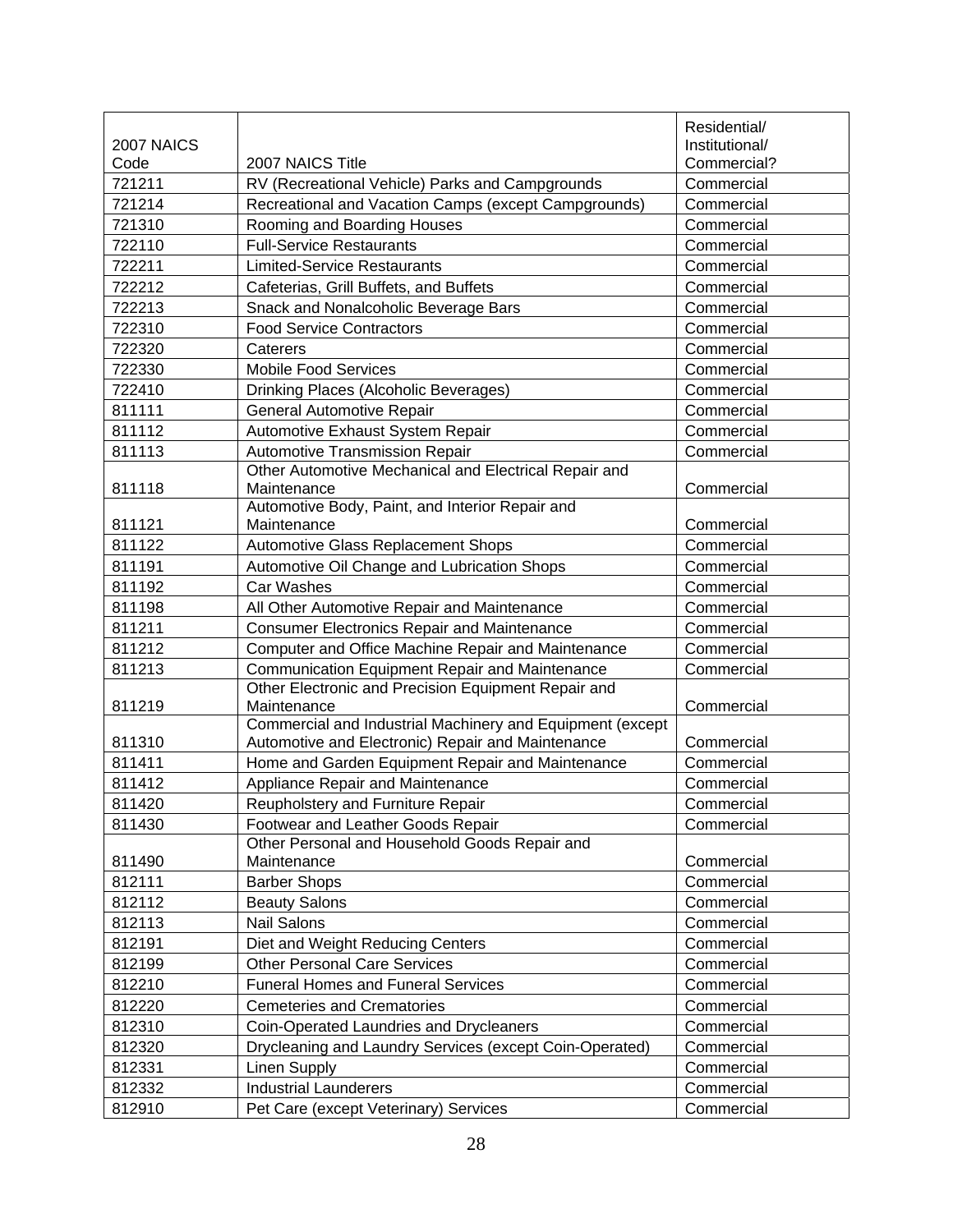|            |                                                                                                                        | Residential/   |
|------------|------------------------------------------------------------------------------------------------------------------------|----------------|
| 2007 NAICS |                                                                                                                        | Institutional/ |
| Code       | 2007 NAICS Title                                                                                                       | Commercial?    |
| 812921     | Photofinishing Laboratories (except One-Hour)                                                                          | Commercial     |
| 812922     | One-Hour Photofinishing                                                                                                | Commercial     |
| 812930     | Parking Lots and Garages                                                                                               | Commercial     |
| 812990     | All Other Personal Services                                                                                            | Commercial     |
| 813110     | Religious Organizations                                                                                                | Institutional  |
| 813211     | <b>Grantmaking Foundations</b>                                                                                         | Institutional  |
| 813212     | <b>Voluntary Health Organizations</b>                                                                                  | Institutional  |
| 813219     | Other Grantmaking and Giving Services                                                                                  | Institutional  |
| 813311     | Human Rights Organizations                                                                                             | Institutional  |
| 813312     | Environment, Conservation and Wildlife Organizations                                                                   | Institutional  |
| 813319     | <b>Other Social Advocacy Organizations</b>                                                                             | Institutional  |
| 813410     | Civic and Social Organizations                                                                                         | Institutional  |
| 813910     | <b>Business Associations</b>                                                                                           | Institutional  |
| 813920     | <b>Professional Organizations</b>                                                                                      | Institutional  |
| 813930     | Labor Unions and Similar Labor Organizations                                                                           | Institutional  |
| 813940     | <b>Political Organizations</b>                                                                                         | Institutional  |
|            | Other Similar Organizations (except Business, Professional,                                                            |                |
| 813990     | Labor, and Political Organizations)                                                                                    | Institutional  |
| 814110     | <b>Private Households</b>                                                                                              | Residential    |
| 921110     | <b>Executive Offices</b>                                                                                               | Institutional  |
| 921120     | Legislative Bodies                                                                                                     | Institutional  |
| 921130     | <b>Public Finance Activities</b>                                                                                       | Institutional  |
| 921140     | Executive and Legislative Offices, Combined                                                                            | Institutional  |
| 921150     | American Indian and Alaska Native Tribal Governments                                                                   | Institutional  |
| 921190     | <b>Other General Government Support</b>                                                                                | Institutional  |
| 922110     | Courts                                                                                                                 | Institutional  |
| 922120     | <b>Police Protection</b>                                                                                               | Institutional  |
| 922130     | <b>Legal Counsel and Prosecution</b>                                                                                   | Institutional  |
| 922140     | <b>Correctional Institutions</b>                                                                                       | Institutional  |
| 922150     | Parole Offices and Probation Offices                                                                                   | Institutional  |
| 922160     | <b>Fire Protection</b>                                                                                                 | Institutional  |
| 922190     | Other Justice, Public Order, and Safety Activities                                                                     | Institutional  |
| 923110     | Administration of Education Programs                                                                                   | Institutional  |
| 923120     | Administration of Public Health Programs                                                                               | Institutional  |
|            | Administration of Human Resource Programs (except                                                                      |                |
| 923130     | Education, Public Health, and Veterans' Affairs Programs)                                                              | Institutional  |
| 923140     | Administration of Veterans' Affairs                                                                                    | Institutional  |
|            | Administration of Air and Water Resource and Solid Waste                                                               |                |
| 924110     | <b>Management Programs</b>                                                                                             | Institutional  |
| 924120     | Administration of Conservation Programs                                                                                | Institutional  |
| 925110     | Administration of Housing Programs                                                                                     | Institutional  |
|            | Administration of Urban Planning and Community and Rural                                                               |                |
| 925120     | Development                                                                                                            | Institutional  |
| 926110     | Administration of General Economic Programs                                                                            | Institutional  |
| 926120     | Regulation and Administration of Transportation Programs<br>Regulation and Administration of Communications, Electric, | Institutional  |
| 926130     | Gas, and Other Utilities                                                                                               | Institutional  |
|            |                                                                                                                        |                |